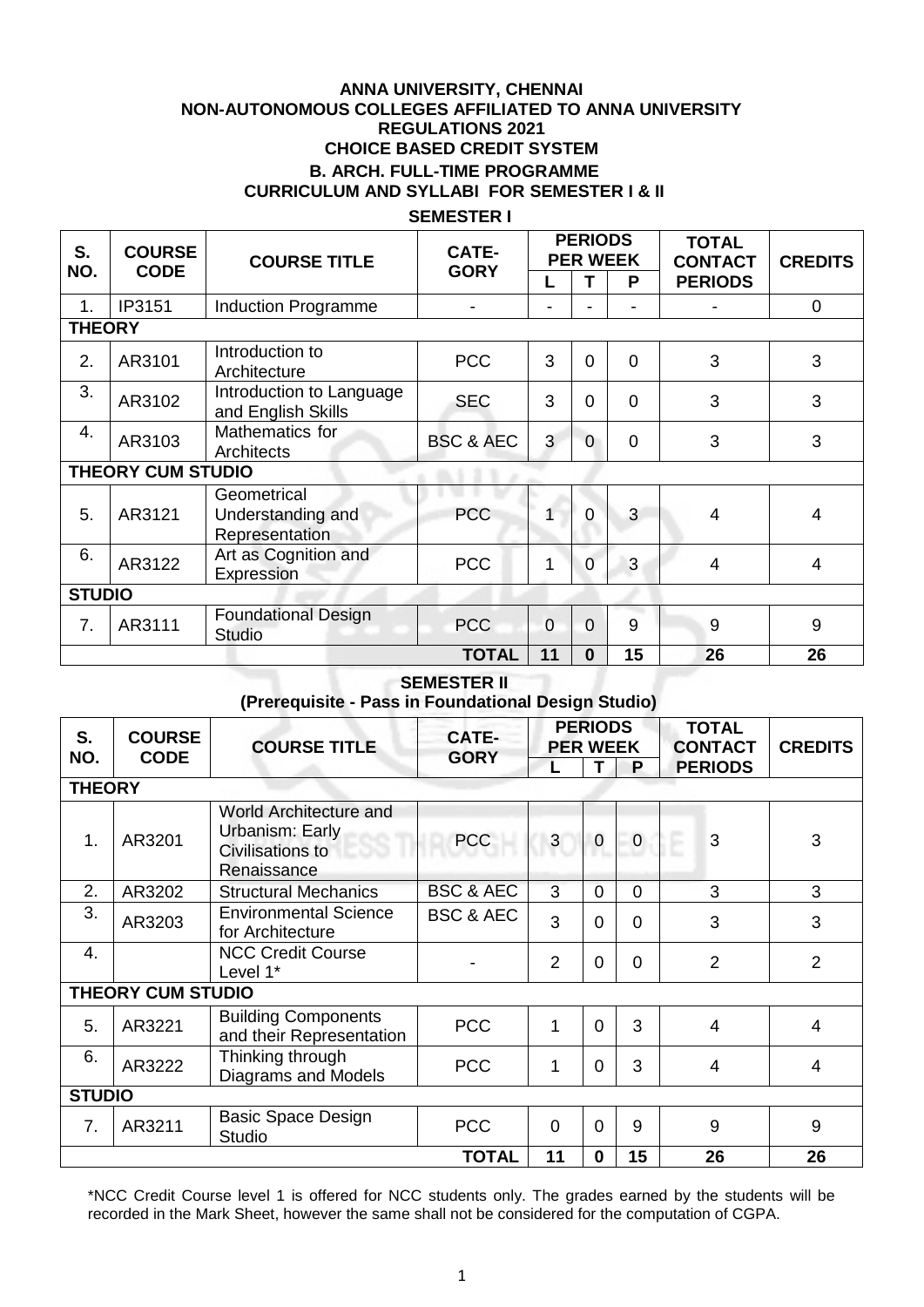### **IP3151 INDUCTION PROGRAMME**

This is a mandatory 2 week programme to be conducted as soon as the students enter the institution. Normal classes start only after the induction program is over.

The induction programme has been introduced by AICTE with the following objective:

"Engineering colleges were established to train graduates well in the branch/department of admission, have a holistic outlook, and have a desire to work for national needs and beyond. The graduating student must have knowledge and skills in the area of his/her study. However, he/she must also have broad understanding of society and relationships. Character needs to be nurtured as an essential quality by which he/she would understand and fulfill his/her responsibility as an engineer, a citizen and a human being. Besides the above, several meta-skills and underlying values are needed."

"One will have to work closely with the newly joined students in making them feel comfortable, allow them to explore their academic interests and activities, reduce competition and make them work for excellence, promote bonding within them, build relations between teachers and students, give a broader view of life, and build character. "

Hence, the purpose of this programme is to make the students feel comfortable in their new environment, open them up, set a healthy daily routine, create bonding in the batch as well as between faculty and students, develop awareness, sensitivity and understanding of the self, people around them, society at large, and nature.

The following are the activities under the induction program in which the student would be fully engaged throughout the day for the entire duration of the program.

(i) Physical Activity

This would involve a daily routine of physical activity with games and sports, yoga, gardening, etc.

(ii) Creative Arts

Every student would choose one skill related to the arts whether visual arts or performing arts. Examples are painting, sculpture, pottery, music, dance etc. The student would pursue it everyday for the duration of the program. These would allow for creative expression. It would develop a sense of aesthetics and

also enhance creativity which would, hopefully, grow into engineering design later.

(iii) Universal Human Values

This is the anchoring activity of the Induction Programme. It gets the student to explore oneself and allows one to experience the joy of learning, stand up to peer pressure, take decisions with courage, be aware of relationships with colleagues and supporting stay in the hostel and department, be sensitive to others, etc. A module in Universal Human Values provides the base. Methodology of teaching this content is extremely important. It must not be through do's and dont's, but get students to explore and think by engaging them in a dialogue. It is best taught through group discussions and real life activities rather than lecturing.

Discussions would be conducted in small groups of about 20 students with a faculty

mentor each. It would be effective that the faculty mentor assigned is also the faculty advisor for the student for the full duration of the UG programme.

(iv) Literary Activity

Literary activity would encompass reading, writing and possibly, debating, enacting a play etc.

(v) Proficiency Modules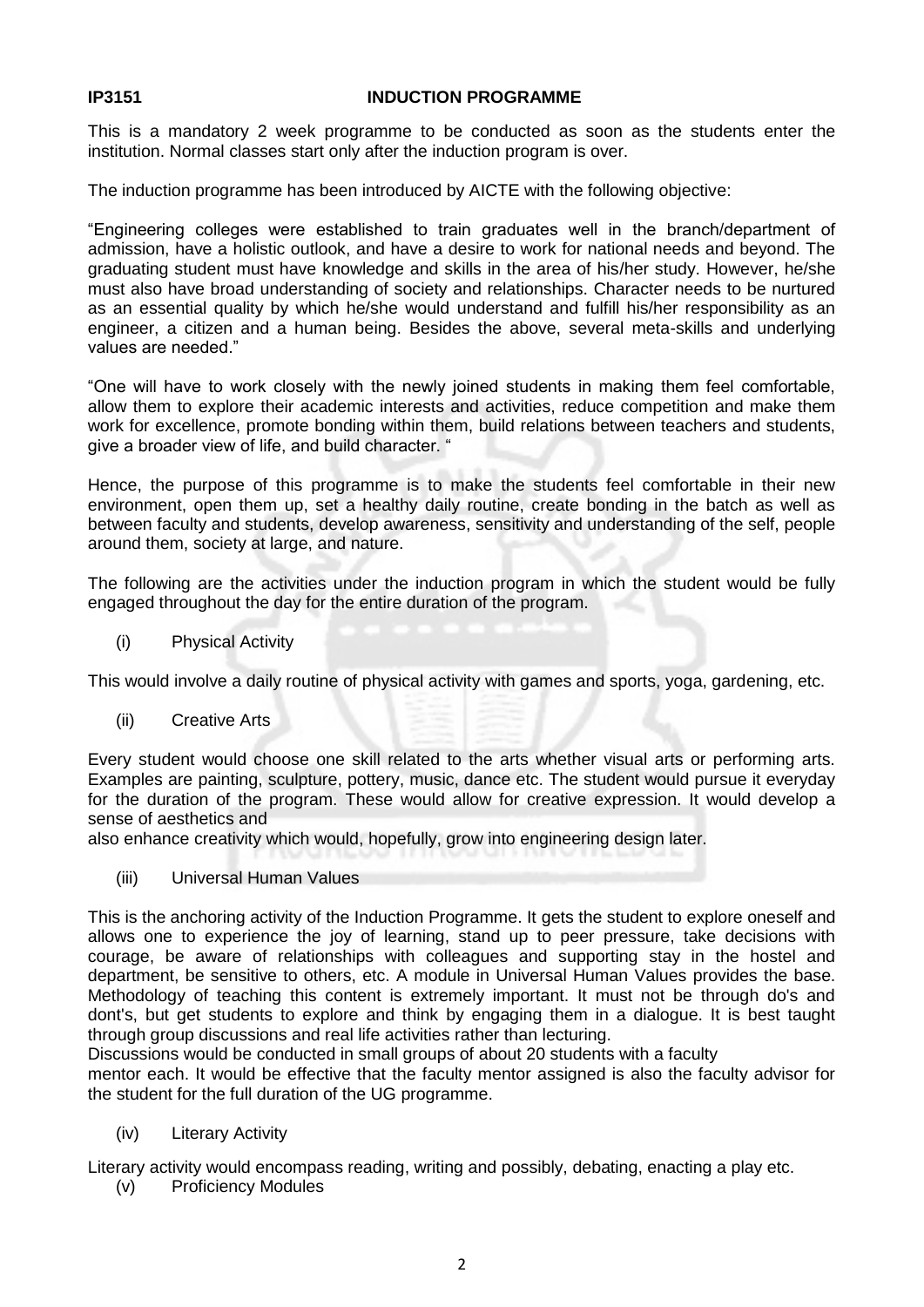This would address some lacunas that students might have, for example, English, computer familiarity etc.

(vi) Lectures by Eminent People

Motivational lectures by eminent people from all walks of life should be arranged to give the students exposure to people who are socially active or in public life.

(vii) Visits to Local Area

A couple of visits to the landmarks of the city, or a hospital or orphanage could be organized. This would familiarize them with the area as well as expose them to the under privileged.

(viii) Familiarization to Dept./Branch & Innovations

They should be told about what getting into a branch or department means what role it plays in society, through its technology. They should also be shown the laboratories, workshops & other facilities.

(ix) Department Specific Activities

About a week can be spent in introducing activities (games, quizzes, social interactions, small experiments, design thinking etc.) that are relevant to the particular branch Engineering/Technology/Architecture that can serve as a motivation and kindle interest in building things (become a maker) in that particular field. This can be conducted in the form of a workshop. For example, CSE and IT students may be introduced to activities that kindle computational thinking, and get them to build simple games. ECE students may be introduced to building simple circuits as an extension of their knowledge in Science, and so on. Students may be asked to build stuff using their knowledge of science.

#### **Induction Programme is totally an activity based programme and therefore there shall be no tests / assessments during this programme.**

References:

Guide to Induction program from AICTE

# PROGRESS THROUGH KNOWLED

# **AR3101 INTRODUCTION TO ARCHITECTURE L T P/S C**

 **3 0 0 3**

### **OBJECTIVES**

- To give understanding of architecture as an outcome of the act of design by human society across history and region.
- To give an introduction to the discipline of architecture and its various facets.
- To introduce importance of form and its relation to design through study of nature and manmade environment.
- To introduce the vocabulary of form and space in terms of elements, principles, attributes and organisation as giving cognitive experience in the realm of architecture.

### **UNIT I INTRODUCTION TO ARCHITECTURE 9**

Origin and definitions of architecture as need based, cultural, environmental, social, psychological response of human society. Architecture as phenomenological mediation of nature. Components of architecture: use, means, site, shelter, relation to nature, structure, skin, materials, services,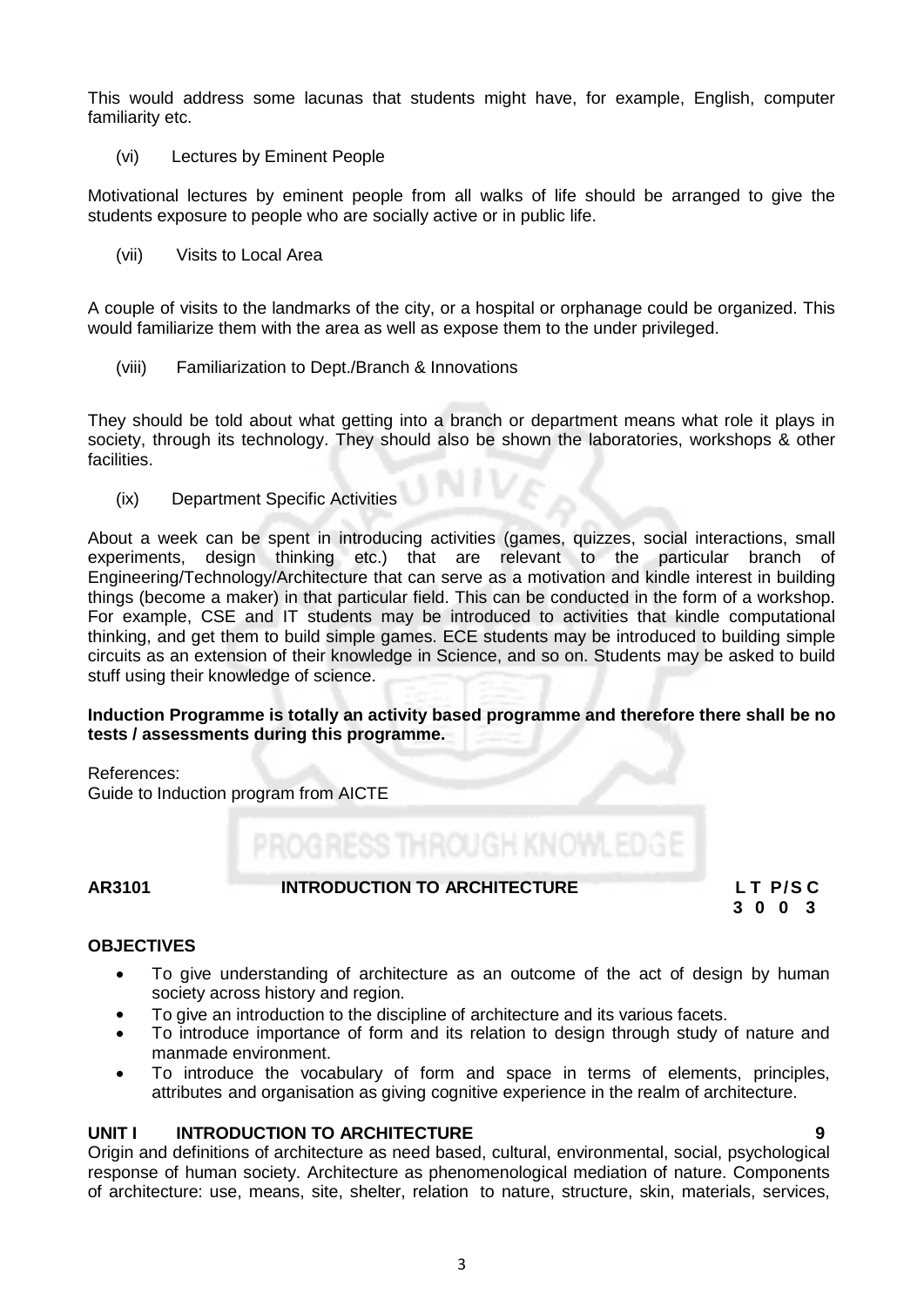circulation, typology, aesthetics, expression, character, symbolism, experience, etc., History and types of design in architecture- unself-conscious/ self-conscious design, design through craft/ design through drawing, pragmatic/ iconic/ canonic/ analogic design.

# **UNIT II FORM IN NATURE AND MANMADE ENVIRONMENT 9**

Understanding form in all its attributes as the basis of creating architecture. Characteristics of form and its relationship with use/function/evolution as manifested in first hand examples from nature and everyday manmade environment including artefacts, objects buildings, cityscapes. Human body and sensory environment. Cognitive experience of form- ideas of Gestalt, visual perception, proxemics. Tactile, auditory, olfactory senses and human environment.

### **UNIT III FORM AS GEOMETRIC ELEMENTS AND THEIR EFFECTS 9**

Form as embodied in and/or constituted by geometric elements such as point, line, plane, volumes. Attributes, generation and interrelationships among elements. Perceptual effects and use of specific manifestations of the elements- planes as shapes and volumes as geometric forms/space such as sphere, cube, pyramid, cylinder, cone and their sections/ derivatives. Architectural use of elements. Exercises and architectural case studies.

# **UNIT IV ATTRIBUTES AND PRINCIPLES OF FORM 9**

Form as manifesting attributes such as pattern, light, colour, surface, texture. Effects of these attributes. Form in its basic state, in combinations, composite organisations and configurations as manifesting characteristics such as proportion, scale, balance, symmetry, asymmetry, rhythm, axis, hierarchy, datum, unity, harmony, dominance, climax, focus. Characteristics acting as principles to generate architectural design. Exercises and architectural case studies.

# **UNIT V ORGANISATION OF FORM AND SPACE 9**

Cognitive experience of form and space in architecture –enclosure, internal and external spaces, continuous spaces, hierarchy of spaces, spatial organisation (centralised, linear, radial, clustered, grid), built form- open space relationships. Relationship of movement/ circulation/ path with reference to architectural form and space. Haptic experience. Exercises and architectural case studies.

### **TOTAL:45 PERIODS**

### **OUTCOMES**

- Ability to recognise different facets of architecture.
- Basic understanding of form and design in all aspects and scales.
- Ability to discern the relationship between manifestations of form and its effects on humans.

# **REQUIRED READING**

- Geoffrey Broadbent, 'Design in Architecture Architecture and the Human Sciences', D.Fulton, 1988.
- Francis D.K. Ching, 'Architecture-Form, Space and Order', Van Nostrand Reinhold Company, New York, 2007.
- Simon Unwin, 'Analysing Architecture', Routledge, London, 2003.<br>• V.S. Pramar. 'Design Fundamentals in Architecture' Somai
- V.S. Pramar, 'Design Fundamentals in Architecture', Somaiya Publications Private Ltd., NewDelhi, 1973.
- Yatin Pandya, 'Elements of Space Making', Mapin, 2008.
- Francis D.K. Ching, James F. Eckler, 'Introduction to Architecture', Wiley, 2012.
- Robert McCarter, JuhaniPallasmaa, 'Understanding Architecture', Phaidon 2012.
- Anthony C. Antoniades, 'Poetics of Architecture: Theory of Design', John Wiley and Sons,1992.

- 1. Pierre von Meiss, 'Elements of Architecture: From Form to Place', Routledge, 1990.
- 2. Rudolf Arnheim, 'The Dynamics of Architectural Form', University of California Press 2009.
- 3. NeilsPrak, 'The Language of Architecture', De Gruyter Mouton,2017.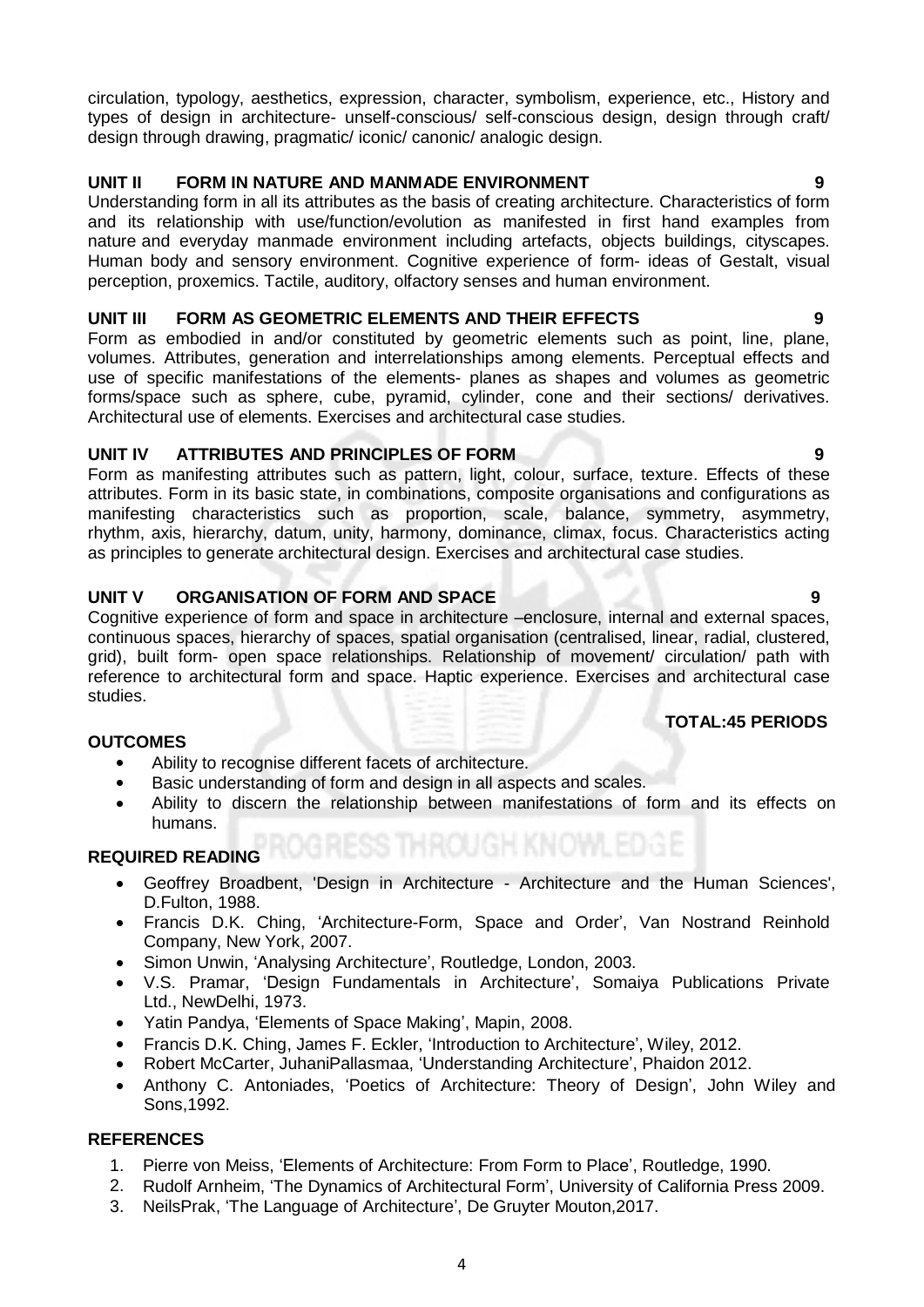- 4. Leland M.Roth, 'Understanding Architecture, its Experience, History and Meaning', Routledge, 2018.
- 5. Hazel Conway, 'Understanding Architecture: An Introduction to Architecture and Architectural History', Routledge, 2005.
- 6. Paul Alan Johnson, 'The Theory of Architecture Concepts and Themes', Van Nostrand Reinhold Co., New York, 1994.
- 7. Kumar Vyas, 'Design and Environment- A Primer', National Institute of Design, 2009.

# **AR3102 INTRODUCTION TO LANGUAGE AND ENGLISH SKILLS L T P/S C**

### **OBJECTIVES**

 To give an introduction to the concepts and evolution of language in human society including its various expressions and functions

 **3 0 0 3**

- To give basic skills of English language in everyday situations involving speaking, listening, reading, writing, presenting.
- To enable the use of language to think, express experience and communicate larger meaning.

### **UNIT I INTRODUCTION TO LANGUAGE AND LINGUISTICS 9**

Communication in humans and animals. Language in humans– definition, function and hypotheses of evolution. Some concepts of language- Phonetics, Phonology, Morphology, Syntax, Semantics, Pragmatics.

### **UNIT II ENGLISH- SPEAKING AND LISTENING 9**

Everyday communication and human interaction through language. Speaking and listening. Simple class exercises.

#### **UNIT III ENGLISH- READING, WRITING, PRESENTING 9**

Reading and writing. Language comprehension skills through reading and writing. Presenting information and ideas. Simple exercises.

### **UNIT IV LANGUAGE AS EXPRESSION AND COGNITION 9**

Language as expression – poetry, prose, literature, etc., Cognitive function of language. Cognitive role of language in constructing reality, abstracting, projecting the future. Simple exercises.

#### **UNIT V LANGUAGE AS DISCOURSE 9**

Thinking, talking and writing about ideas and situations within a social context and conveying broader meaning and abstraction. Discourse, dialectic. Simple class exercises.

#### **TOTAL: 45 PERIODS**

### **OUTCOMES**

- An understanding of basic role of language in humans.
- Skill and confidence in everyday requirements of the English language.
- Ability to express experience, explore meaning and construct reality through language.

#### **REQUIRED READING**

- Sharon Hendenreich, 'English for Architects and Civil Engineers', Springer, 2014
- [www.cambridgescholars.com](http://www.cambridgescholars.com/)
- [www.robertdwatkins.com/Englishworkbook.pdf](http://www.robertdwatkins.com/Englishworkbook.pdf)
- N. Chomsky, 'Reflections on Language', Fontana, 1975.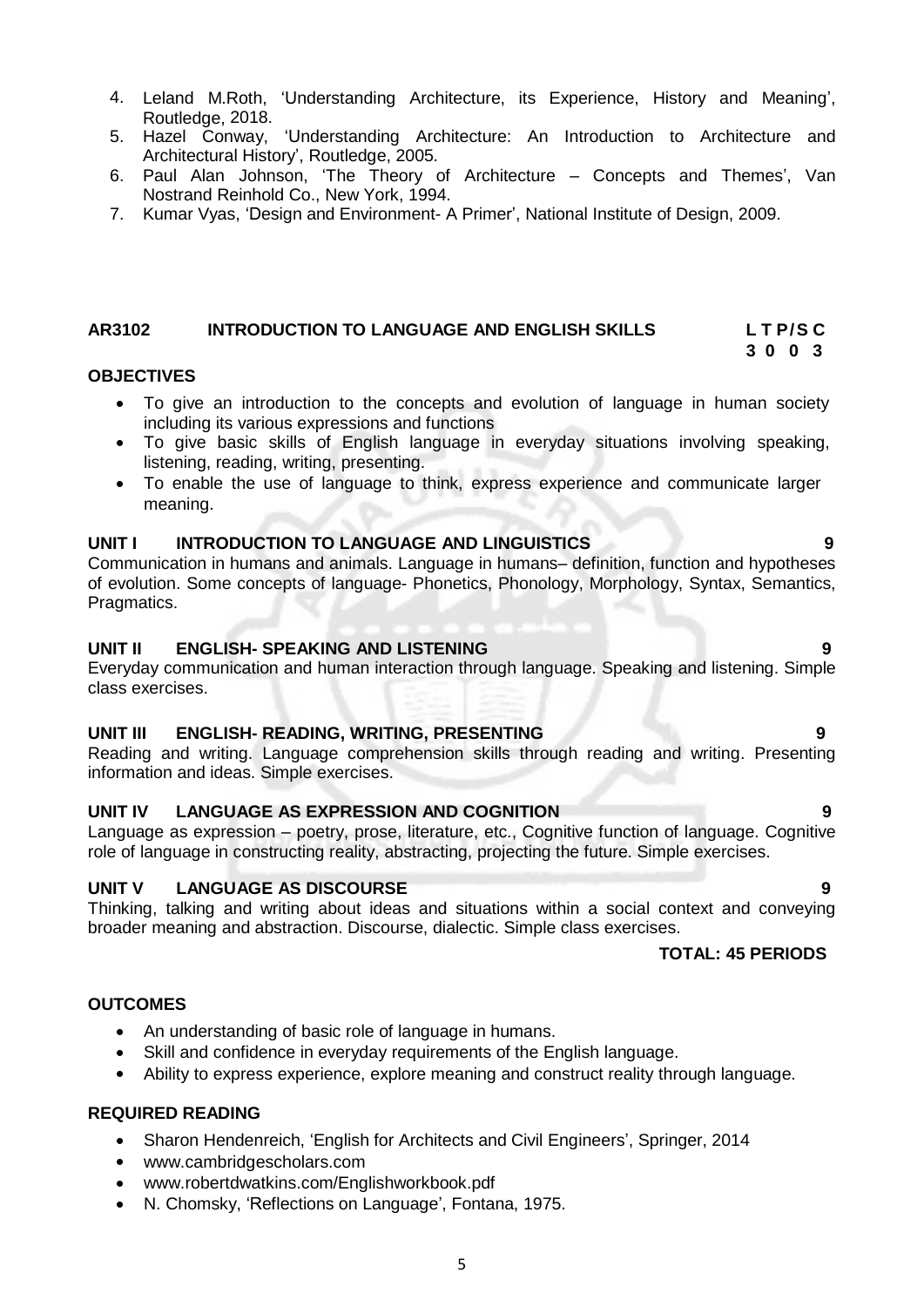6

# • Steve Pinker, 'The Language Instinct', Penguin, 2015.

- R.L. Trask, 'Language and Linguistics: The Key Concepts', Routledge, 2007.
- R.L. Trask, 'Language: The Basics', Routledge 1999

# **REFERENCES**

- 1. Chris Mounsey, 'Essays and Dissertation', Oxford University Press, 2005.
- 2. Sidney Greenbaum, 'The Oxford English Grammar', Oxford University Press, 2005.
- 3. Krishna Mohan and Meera Banerji, 'Developing Communication Skills', 2<sup>nd</sup> edition, Laxmi Publications, 2009.

# **OBJECTIVES**

- To help derive solutions involving trigonometric and exponential functions in practical problems.
- To inform about three dimensional analytical geometry.
- To enable understanding of functions of more than one variable.
- To give information to solve differential equation of certain type.
- To enable data analysis and interpretation of results using statistical tools.

# **UNIT I TRIGONOMETRY AND MENSURATION 9**

Trigonometric (sine, cosine and tan functions) and exponential functions. De- Moiver's theorem. Area of plane figures. Computation of volume of solid figures.

# **UNIT II THREE DIMENSIONAL ANALYTICAL GEOMETRY 9**

Direction cosines and ratios. Angle between two lines. Equations of a plane. Equations of a straight line. Coplanar lines. Shortest distance between skew lines. Sphere, Tangent plane, Plane section of a sphere.

# **UNIT III INTEGRATION AND FUNCTIONS OF TWO VARIABLES 9**

Integration of rational, trigonometric and irrational functions. Properties of definite integrals. Reductions formulae for trigonometric functions. Taylor's Theorem - Maxima and Minima (Simple Problems).

# **UNIT IV ORDINARY DIFFERENTIAL EQUATIONS 9**

Linear equations of second order with constant coefficients. Simultaneous first order linear equations with constant coefficients. Homogeneous equation of Euler type. Equations reducible to homogeneous form.

# **UNIT V BASIC STATISTICS AND PROBABILITY 9**

The arithmetic mean, median, mode, standard deviation and variance. Regression and correlation. Elementary probability. Laws of addition and multiplication of probabilities. Conditional probability. Independent events.

# **TOTAL: 45 PERIODS**

# **OUTCOME**

- Ability to understand the mathematical properties of geometric figures and objects.
- Skill in solving mathematical problems that would be useful for the field of architecture.
- Ability to analyse and interpret data.

# AR3103 MATHEMATICS FOR ARCHITECTS L T P/S C<br>3 0 0 3  **3 0 0 3**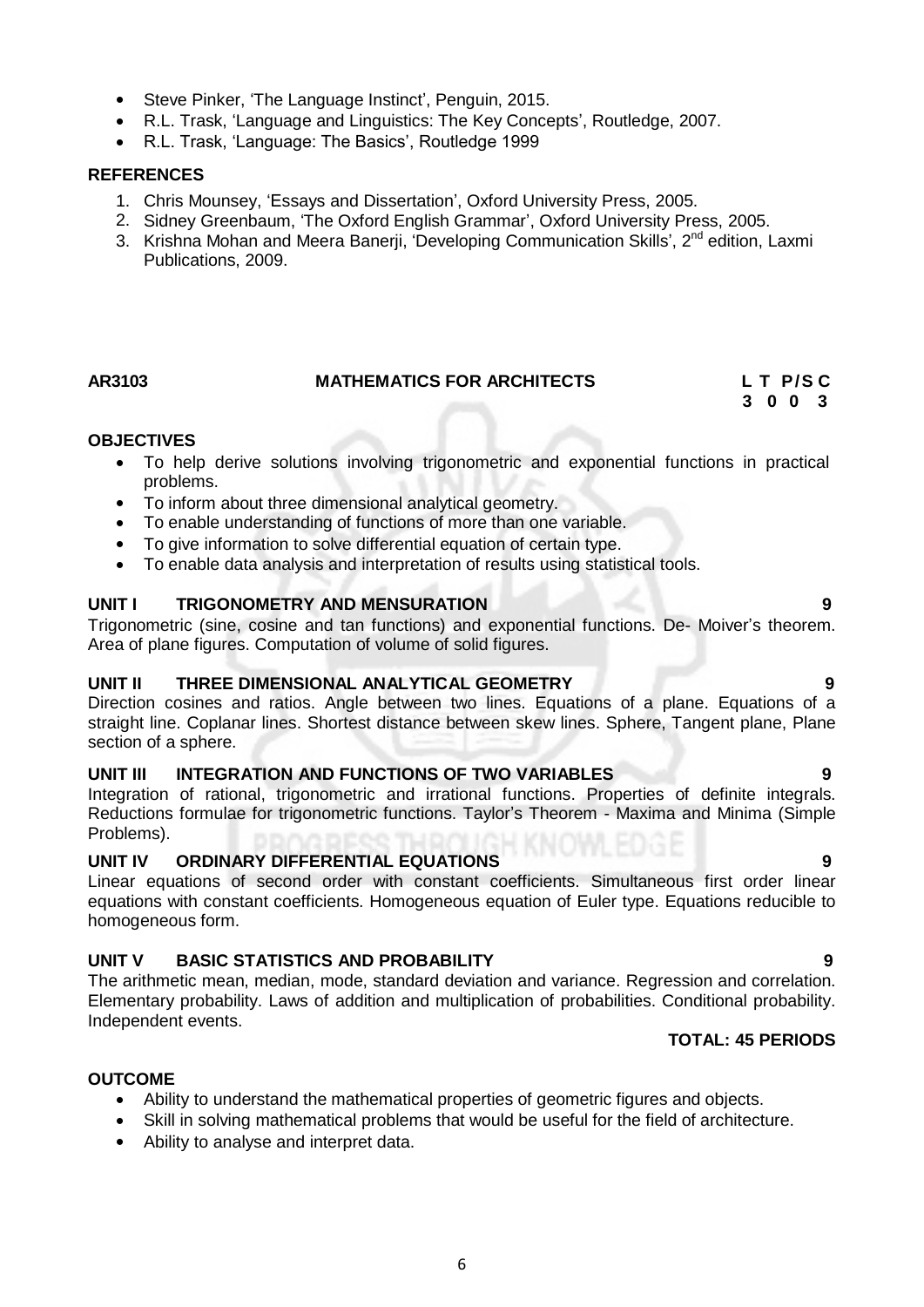#### **REQUIRED READING**

 Grewal B.S., 'Higher Engineering Mathematics', Khanna Publishers, New Delhi, 44th Edition, 2011.

#### **REFERENCES**

- 1. Bali N., Goyal M. and Watkins C., 'Advanced Engineering Mathematics', Firewall Media (An imprint of Lakshmi Publications Pvt., Ltd.,), New Delhi, 7th Edition, 2009.
- 2. Ramana B.V., 'Higher Engineering Mathematics', Tata McGraw Hill Co. Ltd., New Delhi, 11<sup>th</sup> Reprint, 2010.
- 3. Greenberg M.D., 'Advanced Engineering Mathematics', Pearson Education, New Delhi, 2<sup>nd</sup> Edition, 5th Reprint, 2009.
- 4. Gupta S.C and Kapoor V.K., 'Fundamentals of Mathematical Statistics', Sultan Chand and Sons, New Delhi, 9th Edition,1996.

### **AR3121 GEOMETRICAL UNDERSTANDING AND REPRESENTATION L T P/S C 1 0 3 4**

#### **OBJECTIVES**

- To introduce geometrical understanding as one of the bases of architecture.
- To give an understanding of basic and derived geometry of form in terms of their generation and attributes.
- To give skills of representation of forms in terms of technical drawing and projections.

# **UNIT I 10**

Relation between geometry and form. Introduction to point, line, plane, solid. Definition of geometrical drawing. Drawing lines and angles. Drawing shapes/ planar surfaces - triangle, square, rhombus, rectangle, polygon, hexagon, etc). Drawing of circles, tangents, curves, conic sections (hyperbola, parabola, ellipse).

Construction of physical planar models of all the above. Viewing the physical planar models from different angles and sketching them with light and shade, shadow as a prelude to understanding the concepts of different types of projections and sciography. Introduction and explanation of terminologies - orthographic, isometric, axonometric, perspective projections and sciography.

### **UNIT II 20**

Drawing problems on orthographic, isometric and axonometric projections of lines and planes of different types in different positions. Sciography for the same.

Types of perspective projections- one point, two point, three point. Terminologies- picture plane, stationary point, vanishing point, cone of vision, eye level, etc., Methods of constructing perspectives.

Drawing perspective projections of simple planar surfaces/ shapes. Sciography for the same.

### **UNIT III 20**

Introduction to geometric solids- cube, prism, pyramids, cones, cylinders. Generation of geometric solids through construction of physical models from lines and planar surfaces (including concept of development). Construction of block models of solids. Viewing the models from different angles and sketching them with light and shade, shadow in order to understand them in different types of projections.

Drawing problems on orthographic, isometric and axonometric projection of solids of different types in different positions. Sciography for the same.

Perspective projection of simple solids. Sciography for the same.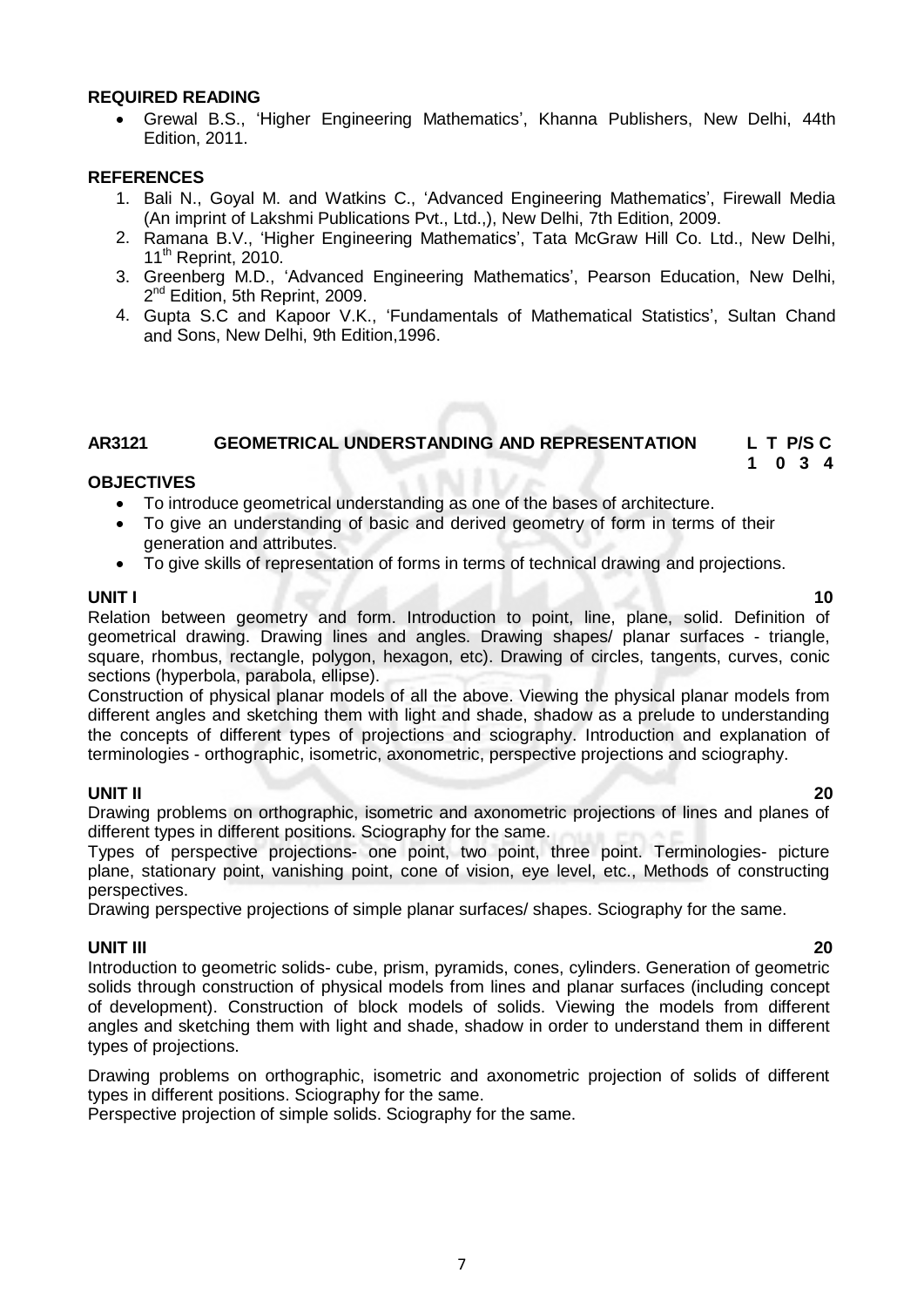Understanding sections of solid and true shape of sections through cutting of block models, viewing them from different angles and sketching them. Understanding simple intersection of solids and composite forms through making block models and viewing them from different angles and sketching them.

Simple drawing problems on orthographic, isometric and axonometric projection of the above.

#### **TOTAL: 60 PERIODS**

- Ability to understand the relationship between geometry and architectural form.
- Understanding of various attributes of geometric forms and skill in their creation and dissection.
- Ability to represent geometric forms through technical drawings.

#### **REQUIRED READING**

- Morris I.H., 'Geometrical Drawing for Art Students', Orient Longman, Madras, 2004.
- Francis D. K. Ching, 'Architectural Graphics', John Wiley and Sons, 2012.
- Natarajan K.V, 'A Textbook of Engineering Graphics', Dhanalakshmi Publishers, Chennai, 2006

#### **REFERENCES**

**OUTCOME**

- 1. Leslie Martin C, 'Architectural Graphics', The Macmillan Company, New York, 1978.
- 2. Fraser Reekie, 'Reekie's Architectural Drawing", Viva Books Private Limited, 1999.
- 3. Roger Burrows, '3D Thinking in Design and Architecture', Thames and Hudson, 2018.

**AR3122 ART AS COGNITION AND EXPRESSION L T P/S C**

 **1 0 3 4**

#### **OBJECTIVES**

- To give understanding of the role and importance of art as a means of understanding the world.
- To give skills in techniques and media of art.<br>• To enable expression of ideas, thoughts are
- To enable expression of ideas, thoughts and experience through various visual modes both in terms of realism and abstraction.

#### **UNIT I INTRODUCTION TO ART 100 PM TO 100 PM TO 100 PM TO 100 PM TO 100 PM TO 100 PM TO 100 PM TO 100 PM TO 100**

Origin and evolution of art as human cognition, representation, expression. Role of art. Understanding representation in art - naturalistic, realistic, symbolic, stylistic, abstract, nonobjective art, etc., through study of important works across history from different cultures of the world. Simple studio exercises in basic modes of representation through observation or thought.

#### **UNIT II ART AS OBSERVATION AND RECORDINGOF HUMAN EXPERIENCE 20**

Properties and uniqueness of different media for art. Studio exercises to observe and record the nature of simple indoor and outdoor subjects through techniques of line, colour, light and shade, texture, etc., using different media- drawing, sketching, painting, sculpture, watercolour, tempera, oil, acrylic, pencils, pastels, crayons, paper, canvas, brush, airbrush, pen and ink, mixed media, clay, Plaster of Paris, wire, papiermache.

#### **UNIT III ART AS HEIGHTENED REPRESENTATION OF REALITY 15**

Understanding role of art in heightening reality through accentuation of line, colour, light and shade, texture, emphasis, contrast, balance, etc., by the study of examples from world of art. Studio exercises to understand and bring out the essential characteristics of landscapes, people, places, built environment, situations and objects by heightened reality through appropriate ideas/ tools/techniques.

**UNIT IV 10**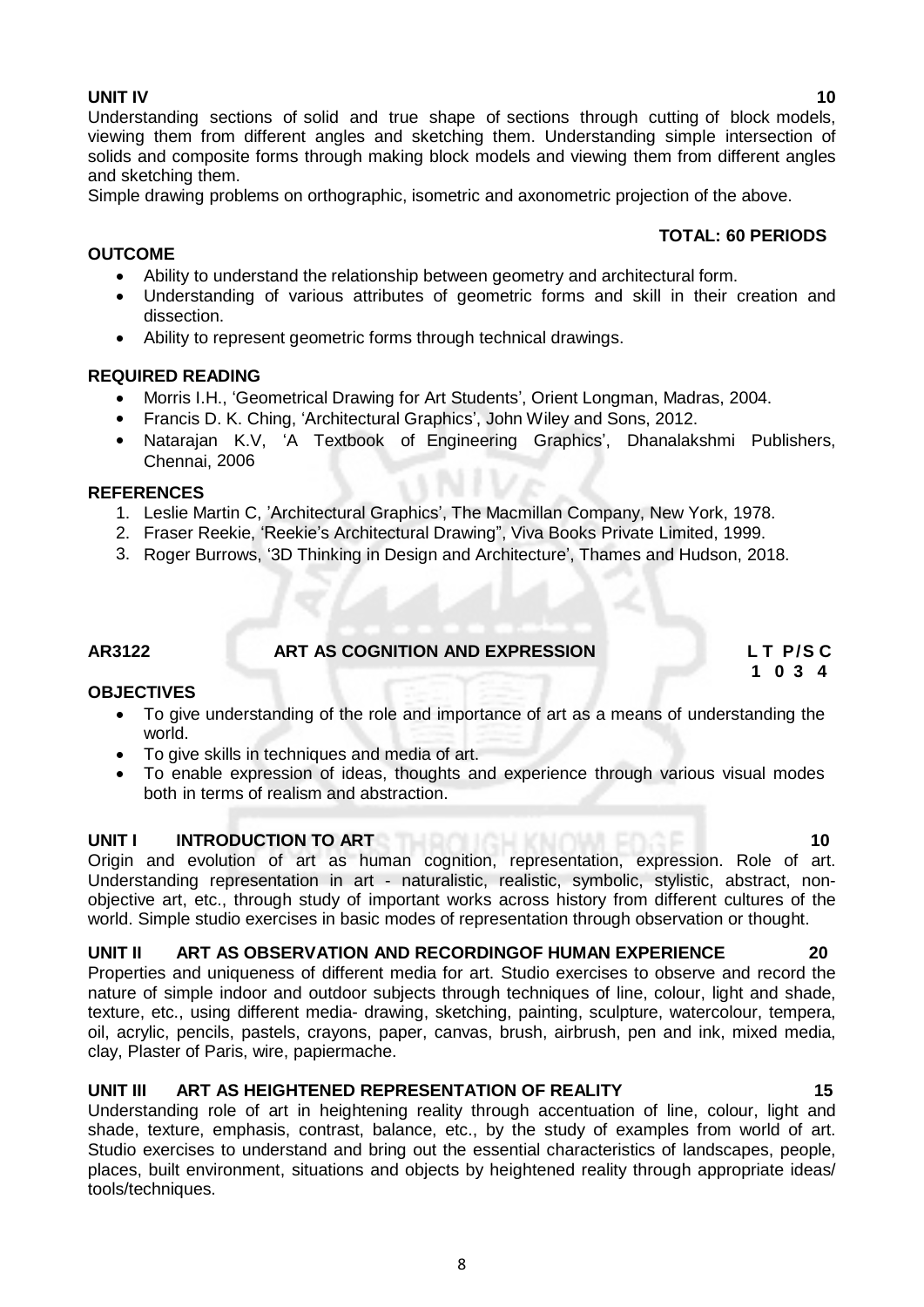### **UNIT IV ART AS ABSTRACTION OF REALITY 15**

The power and role of abstraction as a way of expressing experience and reality through understanding exemplary artists' works and art movements. Studio exercises in abstract expression of real environment, thoughts and emotions through any appropriate media and technique.

#### **TOTAL: 60 PERIODS**

# **OUTCOME**

- Sensitivity and knowledge of art as basic human endeavour.
- Ability and skill to record experience through art.
- Ability to abstract thought, observation and experience through art.

#### **REQUIRED READING**

- E.H. Gombrich, 'Art and Illusion', Phaidon, 2002.
- E.H. Gombrich, 'The Story of Art', Phaidon, 2002.
- ParthaMitter, 'Indian Art', Oxford University Press, 2001.
- Nathan Cabot Hale, 'Abstraction in Art and Nature', Dover, 2003.
- Robert L. Solso, 'Cognition and the Visual Arts', MIT Press, 1994.
- Webb, Frank, 'The Artist Guide to Composition', David and Charles, U.K., 1997.
- Francis Ching, 'Drawing a Creative Process', Van Nostrand Reinhold, New York,1990.
- Lucy Watson, 'Complete Painting and Drawing Handbook', DK Adult, 2009.
- JuhaniPallasma, 'The Thinking Hand', John Wiley, 2009.

#### **REFERENCES**

- 1. Bernard S. Myers, 'Understanding the Arts', Holt Rinehart and Winston Inc, 1964.
- 2. Fred, S. Kleiner, 'Gardener's Art through Ages', Wadsworth Publishing, 2012.
- 3. John Dewey, 'Art as Experience', Penguin, 2005.
- 4. Wassily Kandinsky, Point and Line to Plane, Dover, 2013.
- 5. Alan Swann, Graphic Design School, Harper Collins, 1997.

### **AR3111 FOUNDATIONAL DESIGN STUDIO L T P/S C**

 **0 0 9 9**

#### **OBJECTIVES**

- To give an understanding of design as creating form towards a purpose at various scales.
- To enable exploration of the universal visual, experiential and cognitive aspects of design through engaging elements and principles of form.
- To give an insight into the ways in which form/ morphology and use/effect can come together.

### **CONTENT**

Architecture as a discipline starts with morphology as the answer to questions and needs of human society. While the needs are multifarious, including shelter and comfort, social and psychological wellbeing, culture and meaning, expression of time and context, etc., the means are negotiated through the fundamentals of form in its various attributes. In the foundational studio, the exploration would be on understanding these fundamentals as universals as well as in terms of particular manifestations in specific cultural and temporal contexts. The word form here means all physical manifested aspects.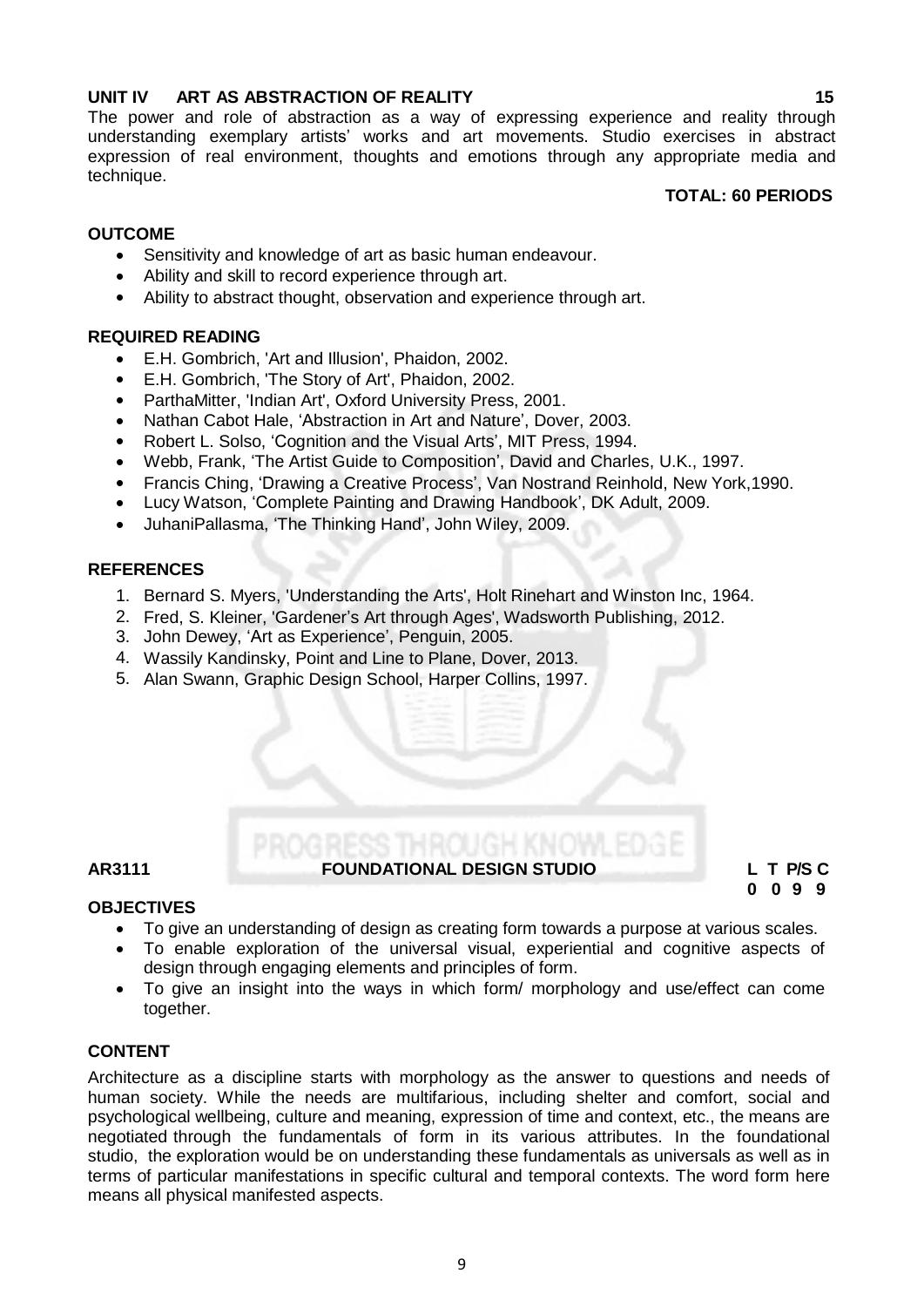The explorations in the foundational studio would be of two types. One would be to understand and break down form to its component elements and principles in order to get insight into the most important aspects that give a totality of cognitive effect(perceptive, behavioural, cultural etc.,) or use (anthropometrics, activities, scale, etc.,).Design exploration would continue after this to create a form for use/effect. Another would be to explore component elements like point, line, planes, volume, shape, colour, texture light, pattern, etc., using principles such as balance, unity, dominance, transparency, proportion, scale, solid, void, fluidity, movement, fractal, order, chaos, gestalt, etc., This exploration could be an end in itself or could lead to the creation of a higher level of or composite form/design through using elements and principles in conjunction towards human need/ use ( perceptive, behavioural, cultural, anthropometrics, activities, scale, etc.,).

The whole studio would be conducted through a series of related design exercises with multiple stages as well as standalone independent exercises. Observational/ analytical study and design exploration could go hand in hand or one could precede the other, based on the specific project. The exercises would be mediated through situations and contexts, historic and contemporary references, local or global character, aesthetics, basics of human response and behaviour, etc., Different media would be explored in 2D and 3D. The final exercise(s) would be focussed towards small product/ furniture/ architectural design/ component design in urban context, etc.,

#### **TOTAL: 135 PERIODS**

#### **OUTCOME**

- Awareness of the totality and components of form in the creation of design.
- Ability to explore the visual/ cognitive language and grammar of the universal elements and principles of design.
- Ability to understand needs as encompassing functional, behavioural, cultural, experiential, etc.,
- Ability to engage awareness towards creating a morphology that fulfils stated intents and needs.

#### **REQUIRED READING**

- Kumar Vyas, 'Design and Environment- A Primer', National Institute of Design, 2009.
- Pierre von Meiss, 'Elements of Architecture: From Form to Place', Routledge, 2014.
- James F. Eckler,' Language of Space and Form: Generative Terms for Architecture', Wiley, 2012.
- Owen Cappleman and Michael Jack Jordon, 'Foundations in Architecture: An Annotated Anthology of Beginning Design Project', Van Nostrand Reinhold New York, 1993.
- Charles Wallschlacgerm and Cynthia Busic-Snyder, 'Basic Visual Concepts and Principles for Artists, Architects and Designers', McGraw Hill, New York 1992.
- Victor Papanek, 'Design for the Real world, Human Ecology and Social Change', Chicago Review Press, 2005.

- 1. Taiji Miyasaka, 'Seeing and Making in Architecture: Design Exercises', Routledge, 2013.
- 2. V.S. Pramar, 'Design Fundamentals in Architecture', Somaiya Publications, New Delhi, 1997.
- 3. Francis D. K. Ching, 'Architecture: Form Space and Order', Van Nostrand Reinhold Co., (Canada), 1979.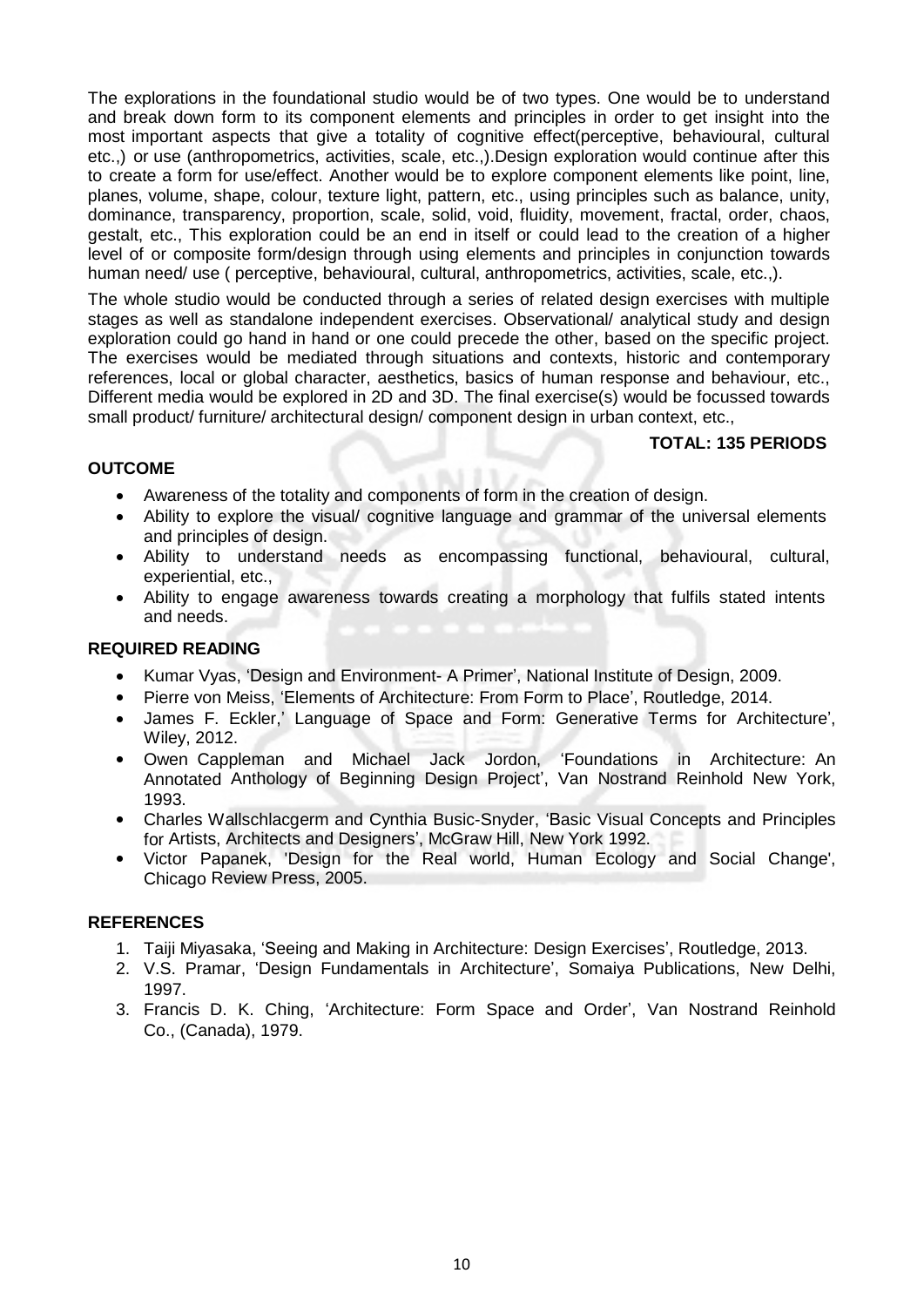### **AR3201 WORLD ARCHITECTURE AND URBANISM: EARLY CIVILISATIONS TO RENAISSANCE L T P/S C**

#### **3 0 0 3 OBJECTIVES**

- To introduce the timeline and geography of evolution of human society in order to set the context for the study of architecture and urbanism across the ages.
- To give knowledge about early civilisations and their productions.
- To enable an understanding of the contributions of Classical Greece and Rome.
- To enable understanding of the intersecting forces in Europe such as religion, trade, technology, etc from the decline of Roman empire to the Medieval period and the resultant architecture and urbanism.
- To create awareness of the emergence of Renaissance and humanism in Europe and the resultant architecture and urbanism.

### **UNIT I PREHISTORY TO RIVER VALLEY CIVILISATIONS 6**

Different ages of human history. Time line and geography of human civilisations. Elements and determinants of human settlements. Prehistoric habitats and art. River Valley civilisations of Nile, Indus, Tigris/Euphrates and Yellow river; their geographical context; their political, social, religious, cultural and economic systems; settlement patterns, dwellings and other buildings.

#### **UNIT II PERSIA, GREECE AND ROME 10**

Early Persian empire, its cities and architecture.

Origin of Greek civilisation. Nature of settlements and dwellings. Political, social, religious, cultural and economic systems. Greek philosophy. Greek polis and democracy. Evolution of the Greek temple and the building of the Acropolis. Public architecture - Theatre and Agora. Other building types. Optical illusions in architecture

Origin of Roman civilisation. Nature of settlements and dwellings. Political, social, religious, cultural and economic systems. Republic and Empire. Urban planning. Domestic architecture. Architecture as imperial propaganda. Forums and basilicas. Other building types. Structural forms: materials and techniques of construction spanning large spaces.

Political empires of Persia, Greece and Rome and their larger effects.

#### **UNIT III JUDAISM, CHRISTIANITY AND ISLAM 9**

Judaism and Christianity- Birth and geographic spread. Transformation of the Roman Empire. Early Christian worship and burial. Church planning-Basilican concept. Byzantine empire. Centralised plan concept in churches. Birth and spread of Islam in the first millennium. Outline of building types of Islam. Commonality in forms and ideas across Southern/ Eastern Europe and Western/ Central Asia.

#### **UNIT IV MEDIEVAL EUROPE 10** 10

Outline history of medieval Europe- Population explosion, feudalism and rural manorial life, development of trade/ commerce and medieval cities, rise of nation states and technology of warfare, religious aspects- papacy, monasticism and crusades. Art and architecture in Medieval Europe. Craft and merchant guilds. Domestic Architecture. Romanesque and Gothic architecture including development of vaulting. Late medieval Europe and its problems.

#### **UNIT V RENAISSANCE IN EUROPE 10 10 10**

Renaissance and Humanism in Europe, its causes and its various facets in society. Trade and exploration. Protestant Reformation. Cities and their transformation. Character and building types of Early Renaissance, High Renaissance, Mannerism, Baroque and Rococo. Renaissance in different nations. Works of Brunelleschi, Michelangelo, Christopher Wren, Andrea Palladio, Inigo Jones.

#### **TOTAL: 45 PERIODS**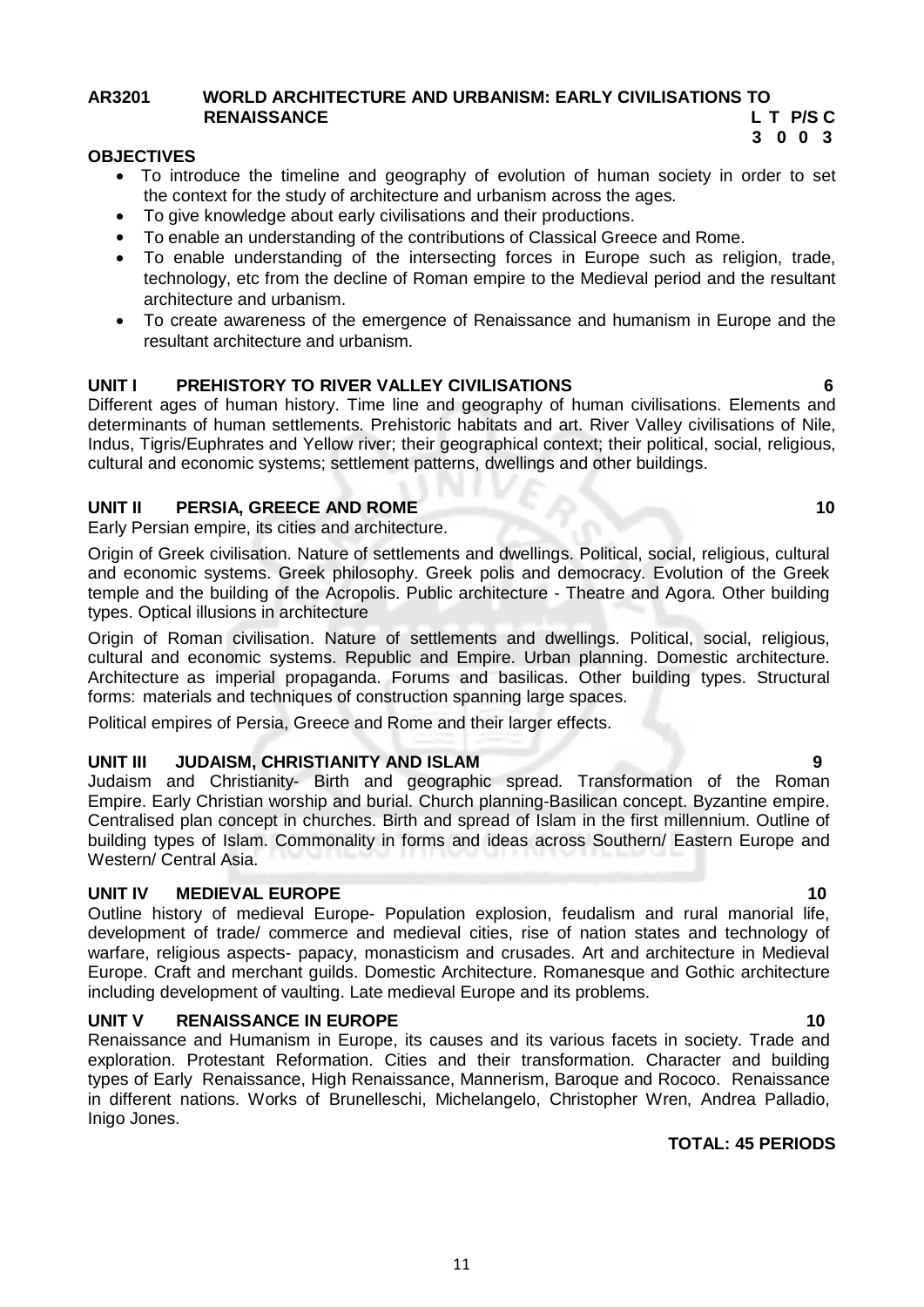#### **OUTCOME**

- An overall understanding of the timelines and early history of civilisations and their contributions across the world.
- Knowledge about the contributions of Greece and Rome to architecture and urbanism.
- Familiarity with the intersecting forces in Europe from decline of Roman empire to Medieval times and their manifestation in cities and architecture.
- An understanding of Renaissance and humanism and the resultant architecture and urbanism.

#### **REQUIRED READING**

- Ching, F. D. K., Jarzombek, M. and Prakash, V, 'A Global History of Architecture', 2nd Ed. John Wiley and Sons, 2010.
- Sir Banister Fletcher, 'A History of Architecture', CBS Publications (Indian Edition),1999.
- Spiro Kostof, 'A History of Architecture Setting and Rituals', 2<sup>nd</sup> Ed, Oxford University Press, 1995.
- Leland M Roth, 'Understanding Architecture: Its Elements, History and Meaning', Westview Press, 2013.

#### **REFERENCES**

- 1. David Watkin, 'A History of Western Architecture', Laurence King Publishing, 2015.
- 2. Pier Luigi Nervi, General Editor, 'History of World Architecture Series', Harry N. Abrams, New York, 1972.
- 3. S. Lloyd and H.W. Muller, 'History of World Architecture Series', Faber and Faber, London,1986.
- 4. Gosta, E. Samdstrom, 'Man the Builder', McGraw Hill Book Company, New York, 1975.
- 5. Vincent Scully, 'Architecture The Natural and the Man Made', Harper Collins, 1991.

# **AR3202 STRUCTURAL MECHANICS L T P/S C**

# **3 0 0 3**

### **OBJECTIVES**

- To give familiarity about structural resolutions and its important in realisation of architectural design concepts
- To give exposure to forces, moments and resolution of forces.
- To give understanding of geometrical properties such as centroid, moment of inertia, etc of sections of different shapes.

### **UNIT I** FORCE SYSTEM **9**

Principles of statics. Forces and their effects. Types of force systems. Resultant of concurrent and parallel forces. Lami's theorem. Principle of moments. Varignon's theorem. Principle of equilibrium.

### **UNIT II SUPPORTS AND REACTIONS 6**

Types of supports and reactions-Bending moment and Shear forces-Determination of reactions for simply supported beams. Relation between bending moment and shear force.

### **UNIT III SECTIONAL PROPERTIES 10**

Properties of section – Centre of gravity, Moment of Inertia, Section modulus, Radius of gyration for various structural shapes. Theorem of perpendicular axis. Theorem of parallel axis.

12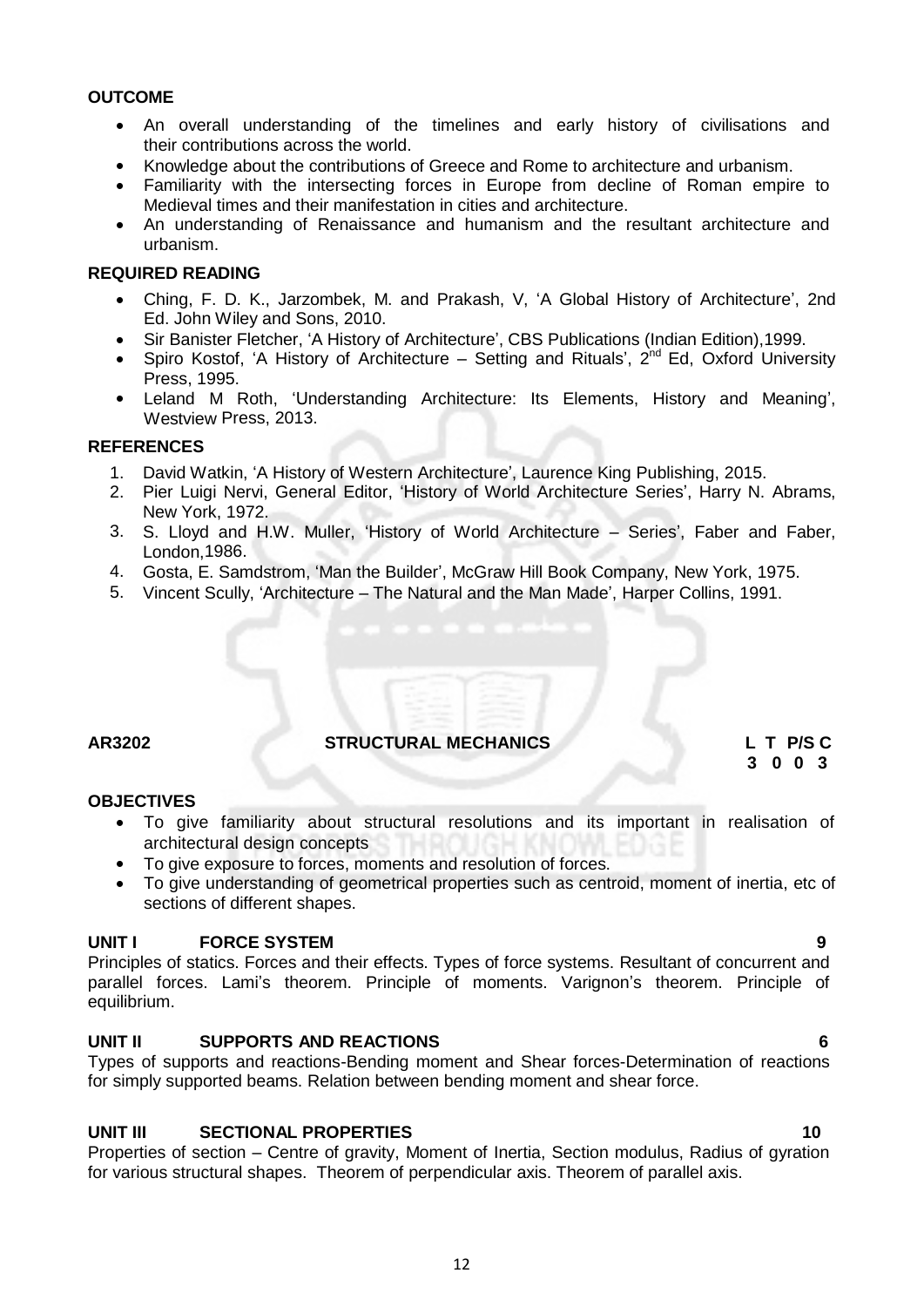#### **UNIT IV ELASTIC PROPERTIES AND CONSTANTS 12** Elastic properties of solids. Concept of stress and strain. Deformation of axially loaded simple

# **UNIT V COMPLEX STRESSES 8**

Principal stresses and strain. Numerical and Graphical method. Mohr's diagram.

# **TOTAL: 45 PERIODS**

# **OUTCOME**

constants.

 Ability to apply the concepts of action of forces on a body and should be able to apply the equilibrium concepts.

bars. Types of stresses. Concept of axial and volumetric stresses and strains. Elastic constants. Elastic Modulus. Shear Modulus. Bulk Modulus. Poisson's ratio. Relation between elastic

- Understanding the concept of bending moment and shear force of beam.
- Understanding of the basic geometrical properties of sections.
- Knowledge about elastic properties of solids.
- Ability to solve problems of principal stresses and strains using numerical and graphical method.

# **REQUIRED READING**

- R.K. Bansal, 'A Text book on Engineering Mechanics', Lakshmi Publications, Delhi, 2008.<br>• R.K. Bansal, 'A textbook on Strength of Materials' Lakshmi Publications, Delhi 2010.
- R.K. Bansal, 'A textbook on Strength of Materials', Lakshmi Publications, Delhi 2010.
- Paul W. McMullin, 'Jonathan S. Price, 'Introduction to Structures', Routledge, 2016.

# **REFERENCES**

- 1. P.C. Punmia, 'Strength of Materials and Theory of Structures; Vol. I', Lakshmi Publications, Delhi 2018.
- 2. S. Ramamrutham, 'Strength of Materials', Dhanpatrai and Sons, Delhi, 2014.
- 3. W.A. Nash, 'Strength of Materials', Schaums Series, McGraw Hill Book Company,1989.
- 4. R.K. Rajput, 'Strength of Materials', S.K. Kataria and Sons, New Delhi , 2017.

# **AR3203 ENVIRONMENTAL SCIENCE FOR ARCHITECTURE L T P/S C**

 **3 0 0 3**

# **OBJECTIVES**

- To introduce the basic concepts of environment, ecosystems and biodiversity and emphasise on the biodiversity of India and its conservation.
- To impart knowledge on the causes, effects and control or prevention measures of environmental pollution and natural disasters.
- To facilitate the understanding of global and Indian scenario of renewable and nonrenewable resources, causes of their degradation and measures to preserve them.
- To familiarise about influence of societal use of resources on the environment and introduce the legal provisions, National and International laws and conventions for environmental protection.
- To inculcate the effect of population dynamics on human and environmental health and inform about human right, value education and role of technology in monitoring human and environmental issues.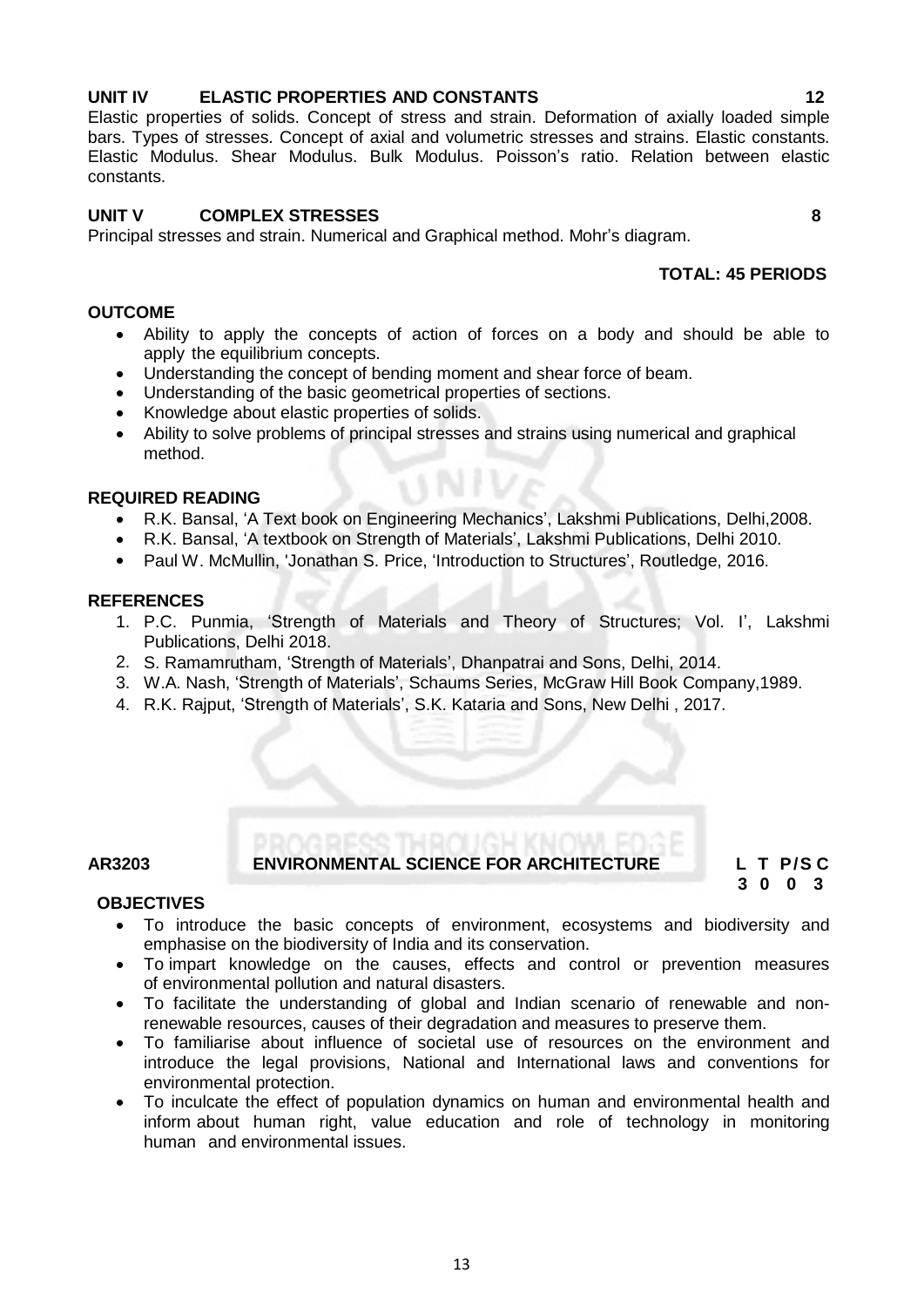#### **UNIT I ENVIRONMENT, ECOSYSTEMS AND BIODIVERSITY 14**

Definition, scope and importance of environment – need for public awareness - concept of an ecosystem – structure and function of an ecosystem – producers, consumers and decomposers – energy flow in the ecosystem – ecological succession – food chains, food webs and ecological pyramids – Introduction, types, characteristic features, structure and function of the (a) forest ecosystem (b) grassland ecosystem (c) desert ecosystem (d) aquatic ecosystems (ponds, streams, lakes, rivers, oceans, estuaries) – Introduction to biodiversity definition: genetic, species and ecosystem diversity – bio geographical classification of India – value of biodiversity: consumptive use, productive use, social, ethical, aesthetic and option values – Biodiversity at global, national and local levels – India as a mega-diversity nation – hot-spots of biodiversity – threats to biodiversity: habitat loss, poaching of wildlife, man-wildlife conflicts – endangered and endemic species of India – conservation of biodiversity: In-situ and ex-situ conservation of biodiversity. Field study of common plants, insects, birds Field study of simple ecosystems – pond, river, hill slopes, etc.

Introduction to the design of built environment with consideration of environment, ecosystems and biodiversity.

### **UNIT II ENVIRONMENTAL POLLUTION 8**

Definition – causes, effects and control measures of: (a) Air pollution (b) Water pollution (c) Soil pollution (d) Marine pollution (e) Noise pollution (f) Thermal pollution (g) Nuclear hazards – soil waste management: causes, effects and control measures of municipal solid wastes – role of an individual in prevention of pollution – pollution case studies – disaster management: floods, earthquake, cyclone and landslides. Field study of local polluted site – Urban / Rural / Industrial / Agricultural.

Built environment and its relation to environmental pollution, both as a cause and as a response.

### **UNIT III NATURAL RESOURCES 10**

Forest resources: Use and over-exploitation, deforestation, case studies- timber extraction, mining, dams and their effects on forests and tribal people – Water resources: Use and overutilization of surface and ground water, floods, drought, conflicts over water, dams-benefits and problems – Mineral resources: Use and exploitation, environmental effects of extracting and using mineral resources, case studies – Food resources: World food problems, changes caused by agriculture and overgrazing, effects of modern agriculture, fertilizer-pesticide problems, water logging, salinity, case studies – Energy resources: Growing energy needs, renewable and non renewable energy sources, use of alternate energy sources. case studies – Land resources: Land as a resource, land 47 degradation, man induced landslides, soil erosion and desertification – role of an individual in conservation of natural resources – Equitable use of resources for sustainable lifestyles. Field study of local area to document environmental assets – river / forest / grassland / hill / mountain.

The use of natural resources in architecture and the built environment through principles and case studies.

# **UNIT IV SOCIAL ISSUES AND THE ENVIRONMENT 7**

From unsustainable to sustainable development – urban problems related to energy – water conservation, rain water harvesting, watershed management – resettlement and rehabilitation of people; its problems and concerns, case studies – role of non-governmental organizationenvironmental ethics: Issues and possible solutions – climate change, global warming, acid rain, ozone layer depletion, nuclear accidents and holocaust, case studies. – wasteland reclamation – consumerism and waste products – environment protection act – Air (Prevention and Control of Pollution) act – Water (Prevention and control of Pollution) act – Wildlife protection act – Forest conservation act – enforcement machinery involved in environmental legislation- central and state pollution control boards- Public awareness.

Socially and environmentally sensitive design of built environment through case studies.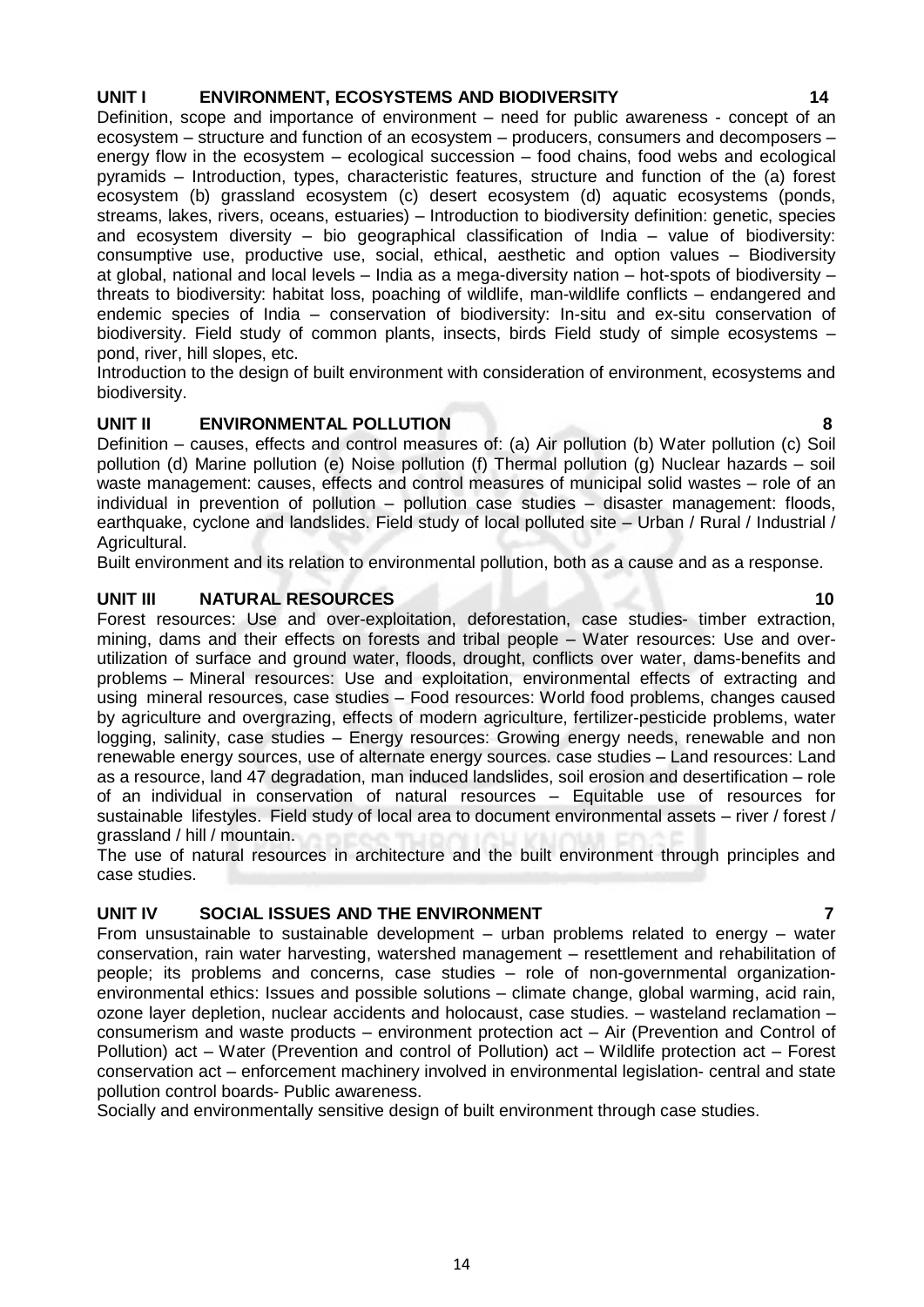### **UNIT V HUMAN POPULATION AND THE ENVIRONMENT 6**

Population growth, variation among nations – population explosion – family welfare programme – environment and human health – human rights – value education – HIV / AIDS – women and child welfare – role of information technology in environment and human health – Case studies. Architectural design and density.

# **TOTAL: 45 PERIODS**

# **OUTCOME**

- Understanding of the functions of environment, ecosystems and biodiversity and their conservation.
- Ability to identify the causes, effects and environmental pollution and natural disasters and contribute to the preventive measures in the immediate society.
- Understanding of renewable and non-renewable resources and contribute to the sustainable measures to preserve them for future generations.
- Familiarity with different forms of energy and apply them for suitable applications in for technological advancement and societal development.
- Knowledge of societal activity on the long and short term environmental issues and abide by the legal provisions, National and International laws and conventions in professional and personal activities and to identify and analyse effect of population dynamics on human value education, consumerism and role of technology in environmental issues.
- An understanding of the design of built environment with due consideration of environmental implications.

#### **REQUIRED READING**

- Anubha Kaushik and C. P. Kaushik, 'Perspectives in Environmental Studies', 6<sup>th</sup> Edition, New Age International Publishers (2018).
- Benny Joseph, 'Environmental Science and Engineering', Tata McGraw-Hill, New Delhi, (2016).
- Gilbert M.Masters, 'Introduction to Environmental Engineering and Science',  $2^{nd}$ edition, Pearson Education (2004).

- 1. R.K. Trivedi, 'Handbook of Environmental Laws, Rules, Guidelines, Compliances and Standards', Vol. I and II, Enviro Media.
- 2. Cunningham, W.P. Cooper, T.H. Gorhani, 'Environmental Encyclopedia', Jaico Publ., House, Mumbai, 2001.
- 3. Dharmendra S. Sengar, 'Environmental law', Prentice Hall of India PVT. LTD, New Delhi, 2007.
- 4. Rajagopalan, R, 'Environmental Studies-From Crisis to Cure', Oxford University Press (2005).
- 5. ErachBharucha,'Textbook of Environmental Studies for Undergraduate Courses', Orient Blackswan Pvt. Ltd, 2013.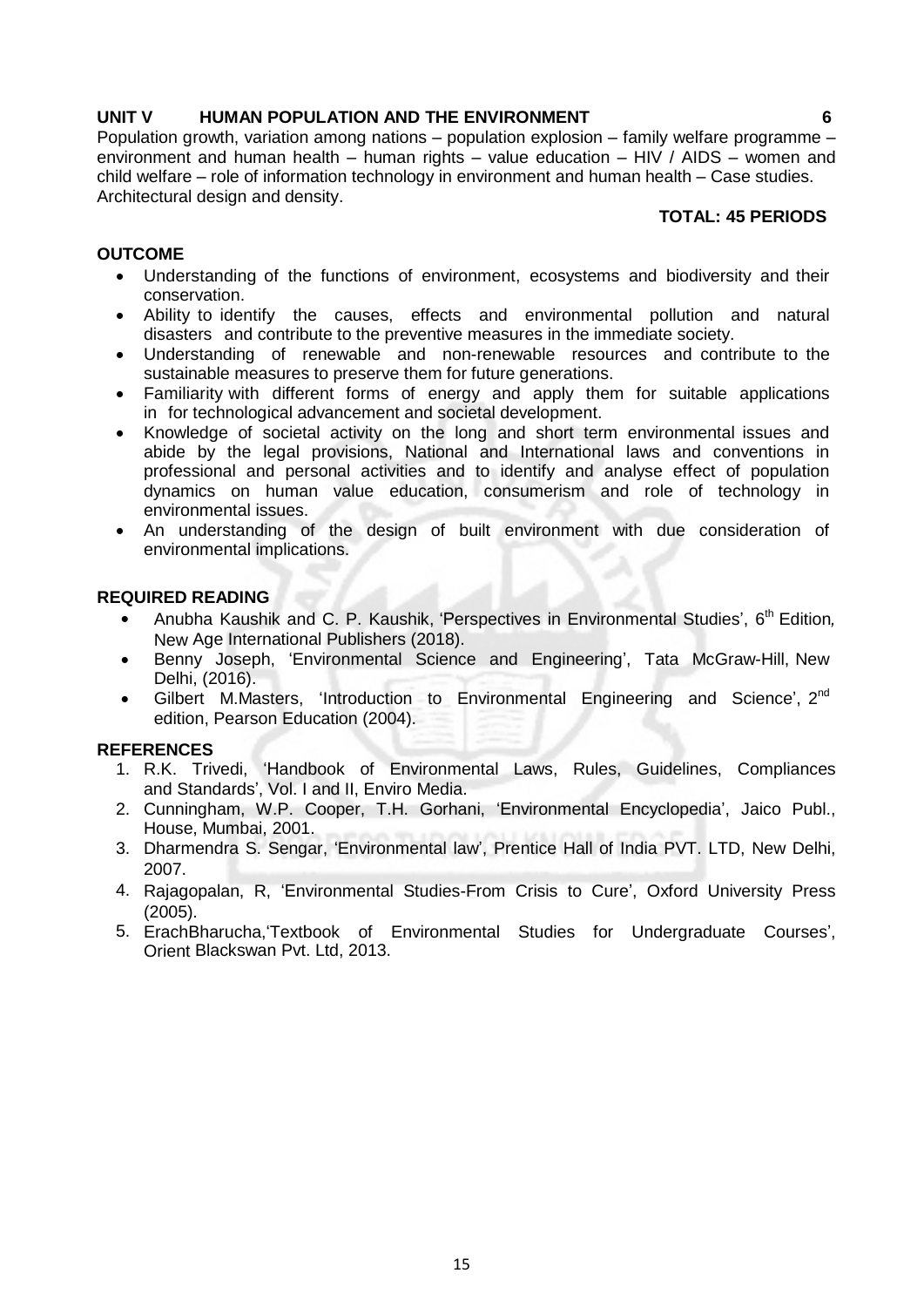# **NCC Credit Course Level 1\***

| <b>NX3251</b>      | (ARMY WING) NCC Credit Course Level - I                                                              |              |   | P | C              |
|--------------------|------------------------------------------------------------------------------------------------------|--------------|---|---|----------------|
|                    |                                                                                                      | $\mathbf{2}$ | 0 | 0 | $\mathbf{2}$   |
| <b>NCC GENERAL</b> |                                                                                                      |              |   |   | 6              |
| NCC <sub>1</sub>   | Aims, Objectives & Organization of NCC                                                               |              |   |   | 1              |
| NCC <sub>2</sub>   | Incentives                                                                                           |              |   |   | $\overline{2}$ |
| NCC <sub>3</sub>   | Duties of NCC Cadet                                                                                  |              |   |   | 1              |
| NCC <sub>4</sub>   | NCC Camps: Types & Conduct                                                                           |              |   |   | $\overline{2}$ |
|                    | <b>NATIONAL INTEGRATION AND AWARENESS</b>                                                            |              |   |   | 4              |
| NI <sub>1</sub>    | National Integration: Importance & Necessity                                                         |              |   |   | 1              |
| NI <sub>2</sub>    | <b>Factors Affecting National Integration</b>                                                        |              |   |   | 1              |
| NI3                | Unity in Diversity & Role of NCC in Nation Building                                                  |              |   |   | 1              |
| NI 4               | <b>Threats to National Security</b>                                                                  |              |   |   | 1              |
|                    |                                                                                                      |              |   |   |                |
|                    | PERSONALITY DEVELOPMENT                                                                              |              |   |   | 7              |
| PD <sub>1</sub>    | Self-Awareness, Empathy, Critical & Creative Thinking,<br>Decision Making and Problem Solving        |              |   |   | $\overline{2}$ |
| PD <sub>2</sub>    | <b>Communication Skills</b>                                                                          |              |   |   | 3              |
| PD <sub>3</sub>    | <b>Group Discussion: Stress &amp; Emotions</b>                                                       |              |   |   | $\overline{2}$ |
|                    |                                                                                                      |              |   |   |                |
| <b>LEADERSHIP</b>  |                                                                                                      |              |   |   | 5              |
| L <sub>1</sub>     | Leadership Capsule: Traits, Indicators, Motivation, Moral<br>Values, Honour Code                     |              |   |   | 3              |
| L <sub>2</sub>     | Case Studies: Shivaji, Jhasi Ki Rani<br>u va teorie                                                  |              |   |   | $\overline{2}$ |
|                    | SOCIAL SERVICE AND COMMUNITY DEVELOPMENT                                                             |              |   |   | 8              |
|                    |                                                                                                      |              |   |   |                |
| <b>SS1</b>         | Development<br>NGO <sub>s</sub> ,<br>Basics,<br>Rural<br>Programmes,<br><b>Contribution of Youth</b> |              |   |   | 3              |
| SS <sub>4</sub>    | Protection of Children and Women Safety                                                              |              |   |   | 1              |
| SS <sub>5</sub>    | Road / Rail Travel Safety                                                                            |              |   |   | 1              |
| SS <sub>6</sub>    | <b>New Initiatives</b>                                                                               |              |   |   | $\overline{2}$ |
| SS <sub>7</sub>    | <b>Cyber and Mobile Security Awareness</b>                                                           |              |   |   | 1              |

**TOTAL: 30 PERIODS**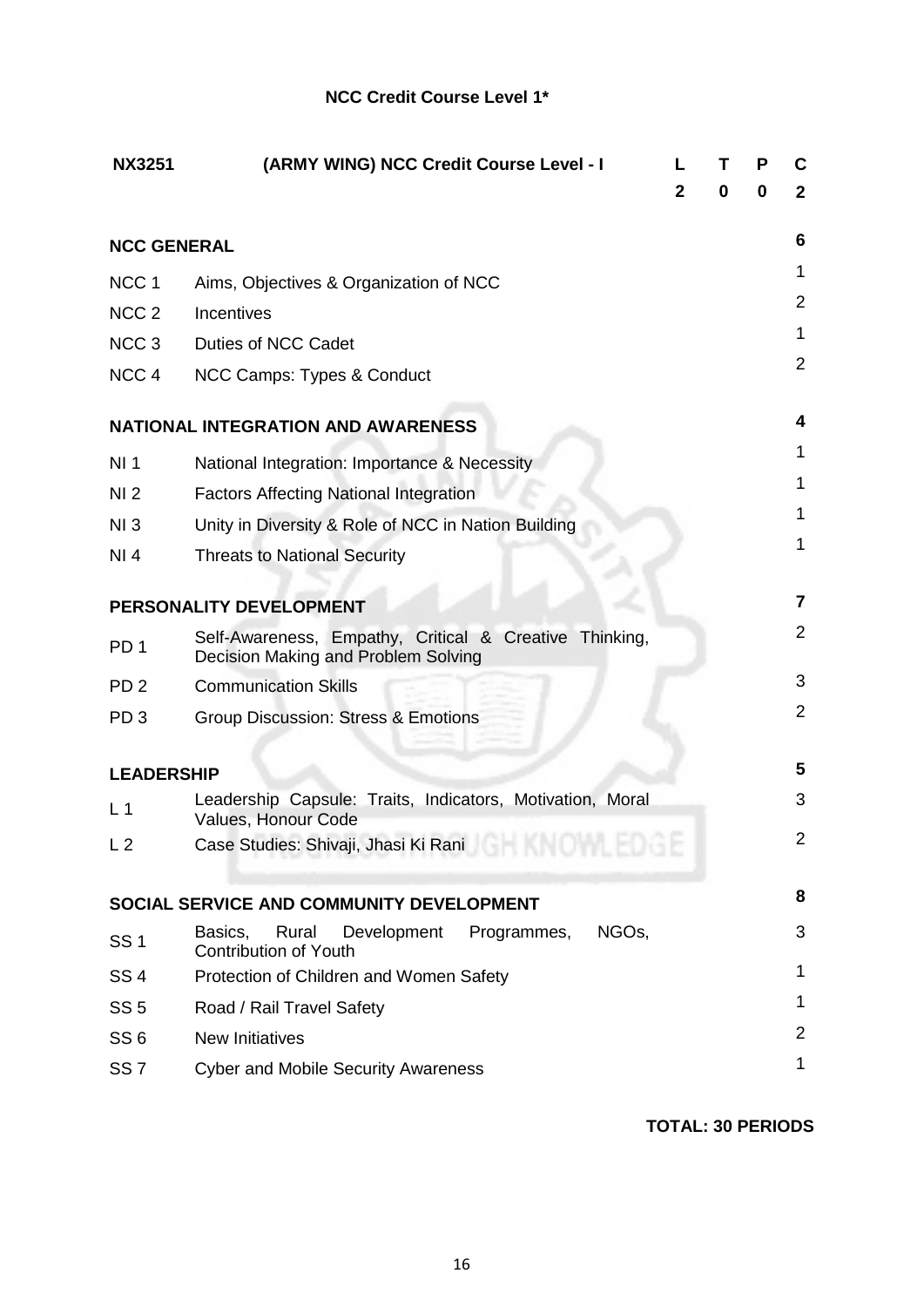| <b>NX3252</b>      | (NAVAL WING) NCC Credit Course Level - I                                                      |   | т<br>0 | P<br>0 | C<br>$\mathbf{2}$       |
|--------------------|-----------------------------------------------------------------------------------------------|---|--------|--------|-------------------------|
|                    |                                                                                               | 2 |        |        |                         |
| <b>NCC GENERAL</b> |                                                                                               |   |        |        | 6                       |
| NCC <sub>1</sub>   | Aims, Objectives & Organization of NCC                                                        |   |        |        | 1                       |
| NCC <sub>2</sub>   | Incentives                                                                                    |   |        |        | 2                       |
| NCC <sub>3</sub>   | <b>Duties of NCC Cadet</b>                                                                    |   |        |        | 1                       |
| NCC <sub>4</sub>   | NCC Camps: Types & Conduct                                                                    |   |        |        | $\overline{2}$          |
|                    | <b>NATIONAL INTEGRATION AND AWARENESS</b>                                                     |   |        |        | 4                       |
| NI <sub>1</sub>    | National Integration: Importance & Necessity                                                  |   |        |        | 1                       |
| NI <sub>2</sub>    | <b>Factors Affecting National Integration</b>                                                 |   |        |        | 1                       |
| NI3                | Unity in Diversity & Role of NCC in Nation Building                                           |   |        |        | 1                       |
| NI 4               | <b>Threats to National Security</b>                                                           |   |        |        | 1                       |
|                    | PERSONALITY DEVELOPMENT                                                                       |   |        |        | $\overline{\mathbf{r}}$ |
| PD <sub>1</sub>    | Self-Awareness, Empathy, Critical & Creative Thinking,<br>Decision Making and Problem Solving |   |        |        | $\overline{2}$          |
| PD <sub>2</sub>    | <b>Communication Skills</b>                                                                   |   |        |        | 3                       |
| PD <sub>3</sub>    | <b>Group Discussion: Stress &amp; Emotions</b>                                                |   |        |        | $\overline{2}$          |
| <b>LEADERSHIP</b>  |                                                                                               |   |        |        | 5                       |
| L <sub>1</sub>     | Leadership Capsule: Traits, Indicators, Motivation, Moral<br>Values, Honour Code              |   |        |        | 3                       |
| L <sub>2</sub>     | Case Studies: Shivaji, Jhasi Ki Rani                                                          |   |        |        | 2                       |
|                    | SOCIAL SERVICE AND COMMUNITY DEVELOPMENT                                                      |   |        |        | 8                       |
| <b>SS1</b>         | Basics, Rural Development Programmes, NGOs,<br><b>Contribution of Youth</b>                   |   |        |        | 3                       |
| <b>SS4</b>         | Protection of Children and Women Safety                                                       |   |        |        | 1                       |
| SS <sub>5</sub>    | Road / Rail Travel Safety                                                                     |   |        |        | 1                       |
| SS <sub>6</sub>    | <b>New Initiatives</b>                                                                        |   |        |        | 2                       |
| SS <sub>7</sub>    | <b>Cyber and Mobile Security Awareness</b>                                                    |   |        |        | 1                       |
|                    |                                                                                               |   |        |        |                         |

**TOTAL : 30 PERIODS**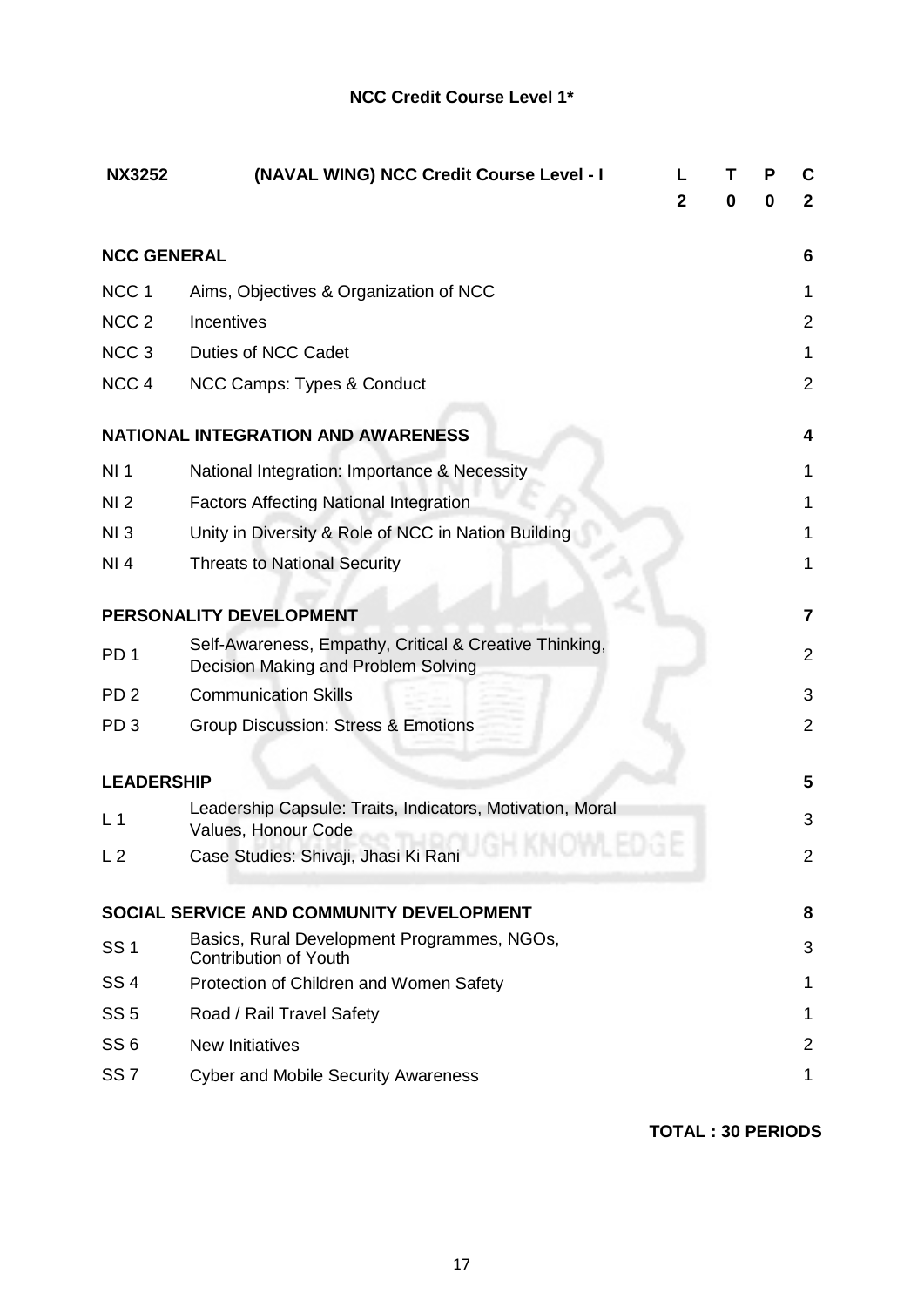| <b>NX3253</b>      | (AIR FORCE WING) NCC Credit Course Level - I                                                  |   |   | Р | C              |
|--------------------|-----------------------------------------------------------------------------------------------|---|---|---|----------------|
|                    |                                                                                               | 2 | 0 | 0 | $\mathbf{2}$   |
| <b>NCC GENERAL</b> |                                                                                               |   |   |   | 6              |
| NCC <sub>1</sub>   | Aims, Objectives & Organization of NCC                                                        |   |   |   | 1              |
| NCC <sub>2</sub>   | Incentives                                                                                    |   |   |   | $\overline{2}$ |
| NCC <sub>3</sub>   | Duties of NCC Cadet                                                                           |   |   |   | 1              |
| NCC <sub>4</sub>   | NCC Camps: Types & Conduct                                                                    |   |   |   | $\overline{2}$ |
|                    | <b>NATIONAL INTEGRATION AND AWARENESS</b>                                                     |   |   |   | 4              |
| NI <sub>1</sub>    | National Integration: Importance & Necessity                                                  |   |   |   | 1              |
| NI <sub>2</sub>    | <b>Factors Affecting National Integration</b>                                                 |   |   |   | 1              |
| NI3                | Unity in Diversity & Role of NCC in Nation Building                                           |   |   |   | 1              |
| NI 4               | <b>Threats to National Security</b>                                                           |   |   |   | 1              |
|                    | PERSONALITY DEVELOPMENT                                                                       |   |   |   | 7              |
| PD <sub>1</sub>    | Self-Awareness, Empathy, Critical & Creative Thinking,<br>Decision Making and Problem Solving |   |   |   | $\overline{2}$ |
| PD <sub>2</sub>    | <b>Communication Skills</b>                                                                   |   |   |   | 3              |
| PD <sub>3</sub>    | Group Discussion: Stress & Emotions                                                           |   |   |   | $\overline{2}$ |
| <b>LEADERSHIP</b>  |                                                                                               |   |   |   | 5              |
| L <sub>1</sub>     | Leadership Capsule: Traits, Indicators, Motivation, Moral<br>Values, Honour Code              |   |   |   | 3              |
| L <sub>2</sub>     | Case Studies: Shivaji, Jhasi Ki Rani                                                          |   |   |   | 2              |
|                    | SOCIAL SERVICE AND COMMUNITY DEVELOPMENT                                                      |   |   |   | 8              |
| <b>SS1</b>         | Basics, Rural Development Programmes, NGOs, Contribution<br>of Youth                          |   |   |   | 3              |
| <b>SS4</b>         | Protection of Children and Women Safety                                                       |   |   |   | 1              |
| SS <sub>5</sub>    | Road / Rail Travel Safety                                                                     |   |   |   | 1              |
| SS <sub>6</sub>    | <b>New Initiatives</b>                                                                        |   |   |   | $\overline{2}$ |
| SS <sub>7</sub>    | <b>Cyber and Mobile Security Awareness</b>                                                    |   |   |   | 1              |

**TOTAL : 30 PERIODS**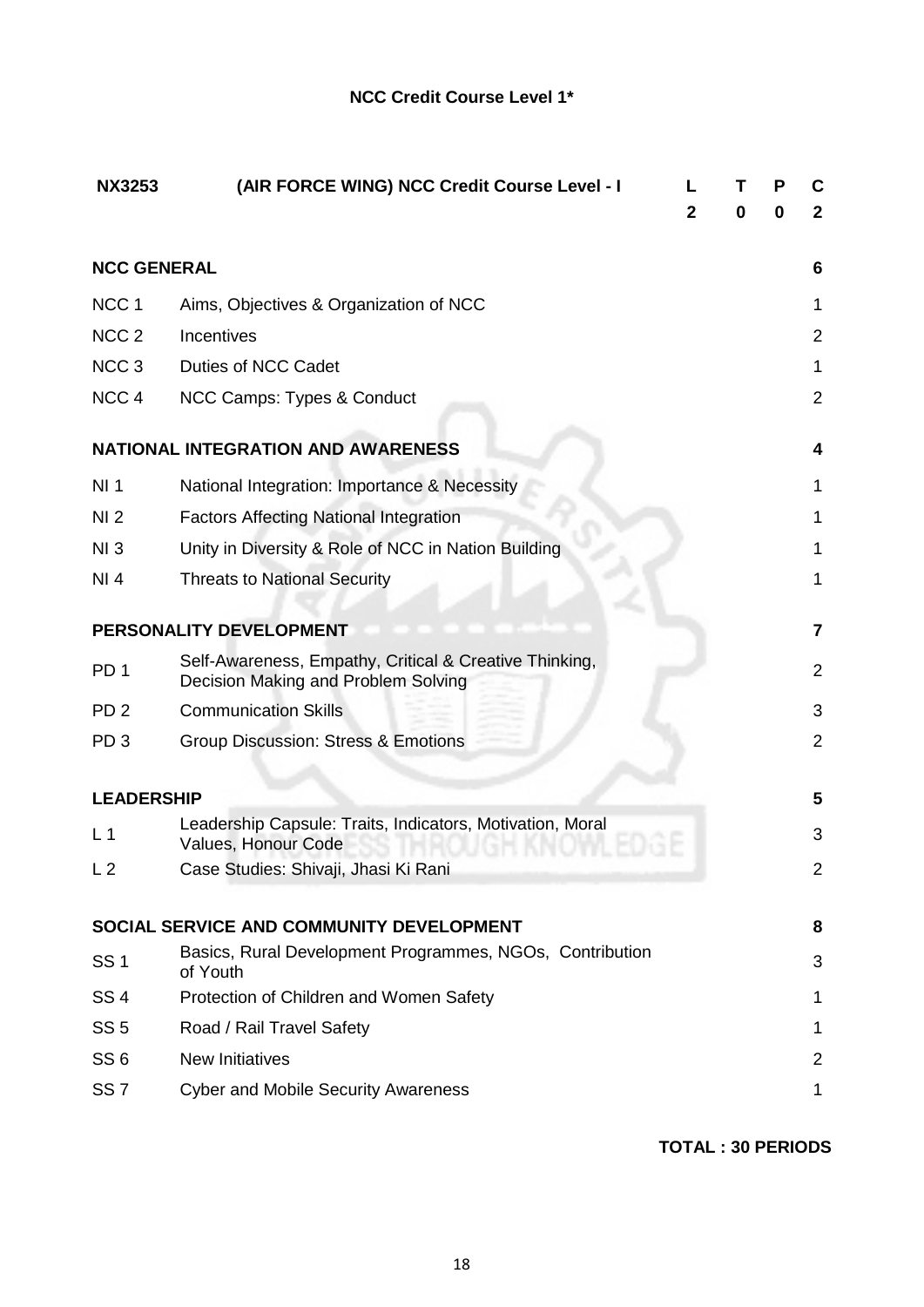# **AR3221 BUILDING COMPONENTS AND THEIR REPRESENTATION L T P/S C**

# **1 0 3 4**

#### **OBJECTIVES**

- To introduce the components of a typical building and their nomenclature.
- To introduce the concept of scale and enable understanding of a building through measured drawing.
- To give skills of representing physical characteristics of materials.
- To give skills in isometric and perspective projections of the measured building.

**UNIT I INTRODUCTION TO BUILDING COMPONENTS AND THEIR NOMENCLATURE 12** Building as act of construction for human use layered over the earth - foundation, structural systems, enclosures, weather protection. Understanding building components and their nomenclature using historic and contemporary examples from literature study, site visits, sketches. The nomenclature to include 1) basic types of construction such as load bearing/framed/space structure 2) basic components in a building such as foundation, plinth, walls, floors, roofs(flat, sloped, vaulted),roof covering, ceilings, staircases (principles and different geometric types), doors, windows and ventilators, lintel, sunshade, coping, cornice, stringcourse, parapet, waterproofing, finishing, mortar, decoration, paving3) basic materials for the components.

#### **UNIT II MEASURED DRAWING AND PROJECTIONS OF BASIC COMPONENTS 16**

Introduction to concept of scale and measured drawing through basic components such as handrails, furniture, arches, etc., Orthographic (plan, elevation, section) and isometric projection of the simple components. Representation of different materials through rendering, Perspective projection of simple components.

# **UNIT III MEASURED DRAWING OF HISTORICAL BUILDING 18**

Understanding a historic building in totality or in part through measuring drawing.

#### **UNIT IV MEASURED DRAWING OF CONTEMPORARY BUILDING 14**

Understanding a contemporary building in totality or in part through measuring drawing.

### **TOTAL: 60 PERIODS**

#### **OUTCOME**

- Ability to recognise and name components of a building.
- Ability to measure and draw components of a building.
- Ability to make isometric and perspective projections of components of a building.
- Understanding a building in total or in part through the process of measured drawing.

### **REQUIRED READING**

- Francis D. K. Ching, 'Architectural Graphics' John Wiley and Sons, 2009.
- Rendow Yee, 'Architecture Drawing: A Visual Compendium of Types and Methods', John Wiley and Sons, 2012.
- Francis D. K. Ching, Steven P. Juroszek, 'Design Drawing', John Wiley and Sons, 2010.

- 1. John M. Holmes, 'Applied Perspective', 2<sup>nd</sup> edition, Sir Isaac, Pitman and Sons Ltd., London 1967.
- 2. Robert W. Gill, 'Basic Perspective', Thames and Hudson, London, 2006.
- 3. Leslie Martin C., 'Architectural Graphics', 2<sup>nd</sup> edition, The Macmillan Company, New York,1970.
- 4. Natascha Meuser, 'Drawing for Architects: Construction and Design Manual', Dom Pub, 2015.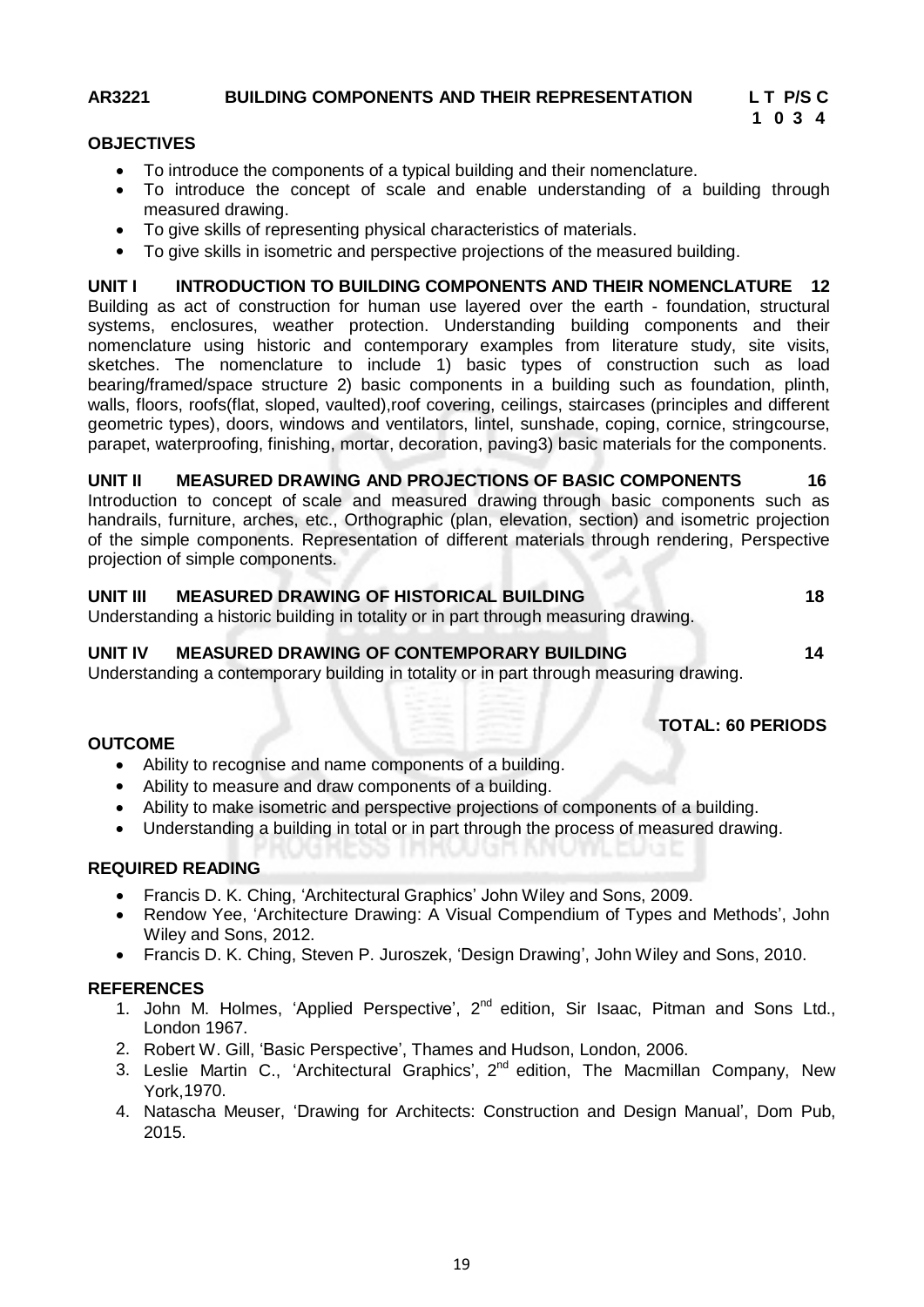# **AR3222 THINKING THROUGH DIAGRAMS AND MODELS L T P/S C**

# **OBJECTIVES**

- To introduce diagrams and models as representation of reality and thought.
- To enable understanding of the important attributes of built environment through diagrams and models.
- To introduce how design thinking can be enhanced through diagrams and models.

# **UNIT I INTRODUCTION TO DIAGRAMS IN ARCHITECTURE 12**

Introduction to idea of diagrams and models as basic representation of reality and thought. Historical evolution of diagrams and models in architecture with key examples from the past to the present, illustrating how attributes are identified and diagrammed for study and for design.

# **UNIT II UNDERSTANDING BUILT ENVIRONMENT THROUGH DIAGRAMS 18**

Introduction to conventional functional diagramming such as activity, zoning, matrix, proximity chart, etc., Overview of diagrammable aspects of a building. Understanding key attributes of a real building through diagrammatic aspects. Exploring various methods to diagram the same building. Exploring different real buildings with the same methods to discern key differences in them.

# **UNIT III UNDERSTANDING BUILT ENVIRONMENT THROUGH MODELS 18**

Model making as a tool to understand buildings through analogical thinking. Understanding different degrees of representations in models from the most realistic to the most abstract, based on purpose for which model is done. Techniques and materiality in model making.

# **UNIT IV DIAGRAMS AND MODELS AS AID TO DESIGN THINKING 12**

Creating simple diagrams and models as proposition towards the future for an existing simple real life situation or for a future projection. The scale could range from macro to micro.

- An understanding of diagrams and models as a mode of thought and analysis.
- An ability to discern the important attributes of a building through diagrams and models.
- Ability to project thoughts towards the future through diagrams and models.

# **REQUIRED READING**

**OUTCOME**

- Mark Garcia, 'The Diagrams of Architecture', Wiley 2010.
- Iain Fraser and Rod Henmi, 'Envisioning Architecture An Analysis of Drawing, 1991',John Wiley and Sons, 1993.
- Alan F. Blackwell, 'Thinking with Diagrams', Springer, 2001.
- Nikolaus Gansterer, 'Drawing A Hypothesis: Figures of Thought', Springer, 2011.
- Neil Spiller, 'Visionary Architecture: Blueprints of the Modern Imagination', Thames and Hudson, 2008.
- Mo Zell, 'The Architectural Drawing Course', Thames and Hudson, 2017.
- Marc Treib, 'Drawing/Thinking Confronting an Electronic Age', Routledge, 2008.
- Mo Zell The Architectural Design course, Understand the Principles and Master the Practices, Thames, and Hudson, 2008.

# **REFERENCES**

- 1. Peter Cook, 'Drawing: The Motive Force of Architecture', Wiley, 2014.
- 2. JuhaniPallasma, 'The Thinking Hand', John Wiley, 2009.
- 3. Anthony Vidler, 'Diagrams of Diagrams: Architectural Abstraction and Modern Representation', Representations, No. 72. (Autumn, 2000), pp. 1-20.
- 4. Shin, Sun-Joo, Lemon, Oliver and Mumma, John, 'Diagrams', The Stanford Encyclopaedia of Philosophy, Winter 2018 Edition, Edward N. Zalta (ed.). https://plato.stanford.edu/archives/win2018/entries/diagrams/
- 5. Matt Bua, 'Architectural Inventions: Visionary Drawing of Buildings', Laurence King Publishing, 2012.
- 6. Lorraine Farrelly, Representational Techniques, AVA, 2011.

# **TOTAL: 60 PERIODS**